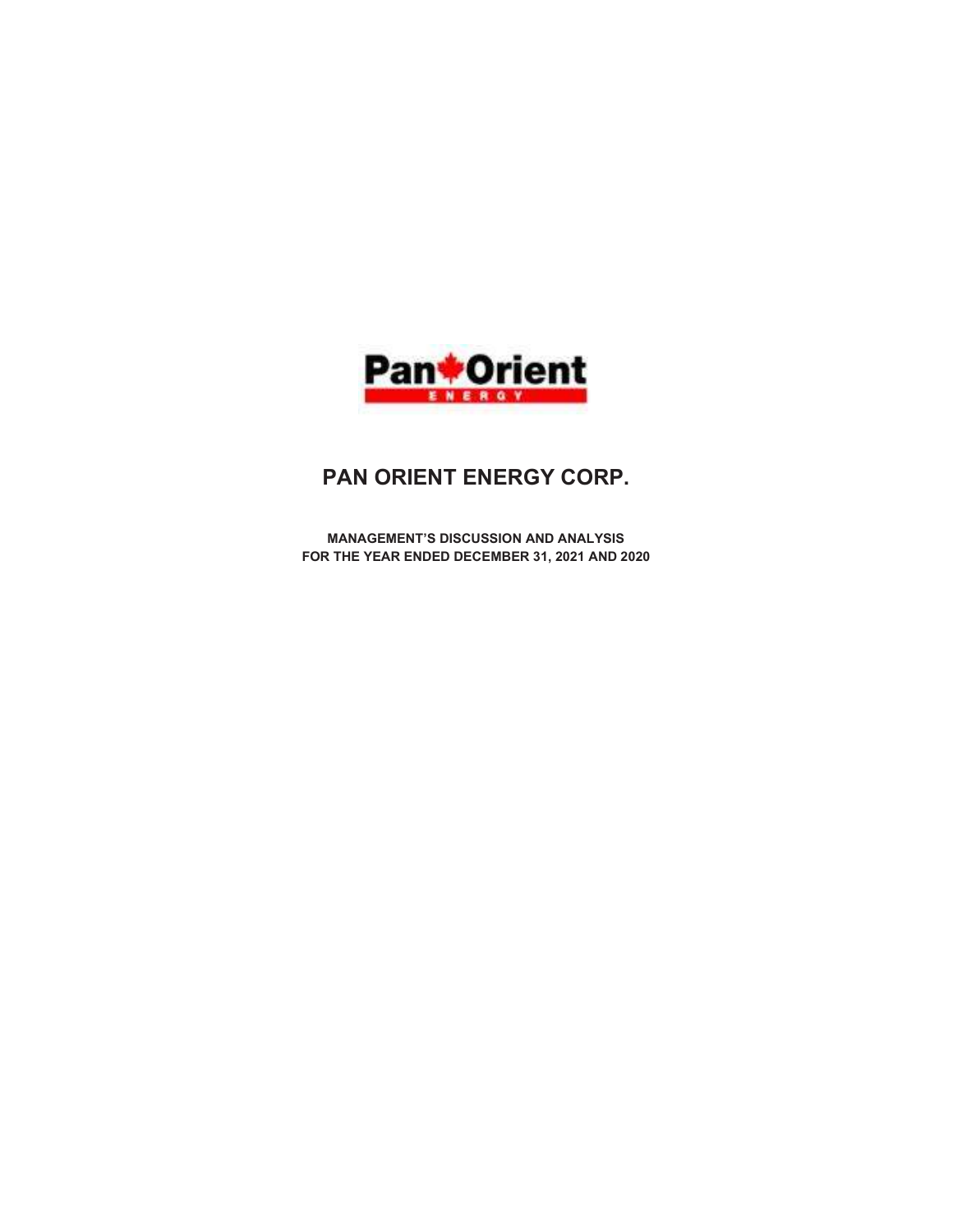#### Management's Discussion and Analysis

The following Management's Discussion and Analysis ("MD&A") of the operating and financial results of Pan Orient Energy Corp. ("Pan Orient" or the "Company") is prepared effective March 15, 2022 and should be read in conjunction with the audited consolidated financial statements and notes thereto for the years ended December 31, 2021 and December 31, 2020. The financial statements have been prepared in accordance with International Financial Reporting Standards ("IFRS").

Pan Orient is an oil and natural gas company based in Calgary, Alberta, with interests in Pan Orient Energy (Siam) Ltd. which has properties onshore Thailand, and interests in Andora Energy Corporation ("Andora") which has properties in northern Alberta, Canada.

Pan Orient holds a 71.8% equity interest in Andora. The accounts of Andora are included in the consolidated financial statements and the 28.2% of non-controlling interest in the net assets of Andora are identified separately from the Company's shareholders' equity.

Pan Orient holds a 50.01% equity interest in Pan Orient Energy (Siam) Ltd. as a joint arrangement where the Company shares joint control with the 49.99% equity interest holder. The resulting joint arrangement is classified as a Joint Venture under IFRS 11 and is accounted for using the equity method of accounting where Pan Orient's 50.01% equity interest in the assets, liabilities, working capital, operations and capital expenditures of Pan Orient Energy (Siam) Ltd. are recorded in Investment in Thailand Joint Venture.

The undeveloped onshore interests in Indonesian East Jabung Production Sharing Contract ("PSC") expired in January 2020. The operator is continuing to complete the final steps to be taken for formal approval of the expiry from the Government of Indonesia, including reclamation requirements. The Company is withdrawing from operations in Indonesia. Operations in Indonesia for accounting purposes are considered discontinued operations effective January 1, 2020.

Please note that all amounts are in Canadian dollars unless otherwise stated, translation of items denominated in foreign currencies as at December 31, 2021 into Canadian dollars using December 31, 2021 exchange rates, represent the net amount to Pan Orient's interests unless otherwise stated, and BOPD refers to barrels of oil per day.

#### Forward-Looking Statements

This MD&A contains forward-looking information within the meaning of securities laws. Forward-looking statements and information concerning anticipated financial performance are based on management's assumptions using information currently available. Material factors or assumptions used to develop forward-looking information include potential business prospects, growth strategies, the ability to add production and reserves through development and exploration activities, projected capital costs, government legislation, well performance, the ability to market production, the commodity price environment and quality differentials and exchange rates. Although management considers its assumptions to be reasonable based on these factors, they may prove to be incorrect.

Forward-looking information is generally identifiable by the terminology used, such as "expect", "believe", "estimate", "should", "anticipate" and "potential" or other similar wording. Forward-looking information in this MD&A includes, but is not limited to, references to: renewal, extension or termination of oil and gas concessions and production sharing contracts; other regulatory approvals; well drilling programs and drilling plans; estimates of reserves and potentially recoverable resources, information on future production and project start-ups, and status of farmout and other transactions; potential purchases of common shares under the normal course issuer bid; and sufficiency of financial resources. By their very nature, the forward-looking statements contained in this MD&A require Pan Orient and its management to make assumptions that may not materialize or that may not be accurate. The forwardlooking information contained in this MD&A is subject to known and unknown risks and uncertainties and other factors, which could cause actual results, expectations, achievements or performance to differ materially, including without limitation: imprecision of reserves estimates and estimates of recoverable quantities of oil, changes in project schedules, operating and reservoir performance, the effects of weather and climate change, the results of exploration and development drilling and related activities, changes in demand for oil and gas, the results of commercial negotiations, the timing and outcome of applications for government approvals, other technical and economic factors or revisions and other factors, many of which are beyond the control of Pan Orient. Although Pan Orient believes that the expectations reflected in its forward-looking statements are reasonable, it can give no assurances that the expectations of any forward-looking statements will prove to be correct.

The Company has provided or may provide forward-looking information with respect to reserves and resources estimates related to Thailand and Canada and estimated costs associated with work commitments in Thailand and Canada. Reserves and resources estimates are prepared by independent reservoir engineers and there are numerous uncertainties inherent in estimating quantities of oil and the cash flows to be derived therefrom. In general, estimates of economically recoverable volumes and the associated future net cash flows are based upon a number of variable factors and assumptions, such as historical production from the properties, production rates, ultimate reserves recovery, timing and amount of capital expenditures, marketability of commodities, royalty rates, the assumed effects of regulation by governmental agencies and future operating costs, all of which may vary from actual results. All such estimates are to some degree speculative, and classifications of reserves and resources volumes are only attempts to define the degree of speculation involved. The Company's actual production, revenues and development and operating expenditures with respect to its reserves and resources estimates will vary from estimates thereof and such variations could be material. The Company's estimated commitments are based on internally-prepared budgets and assumptions and, in the case where a tender process has been completed, actual contracted amounts. The estimated expenditures as provided by management will vary from the actual amounts required to carry out these commitments, and the difference may be significant.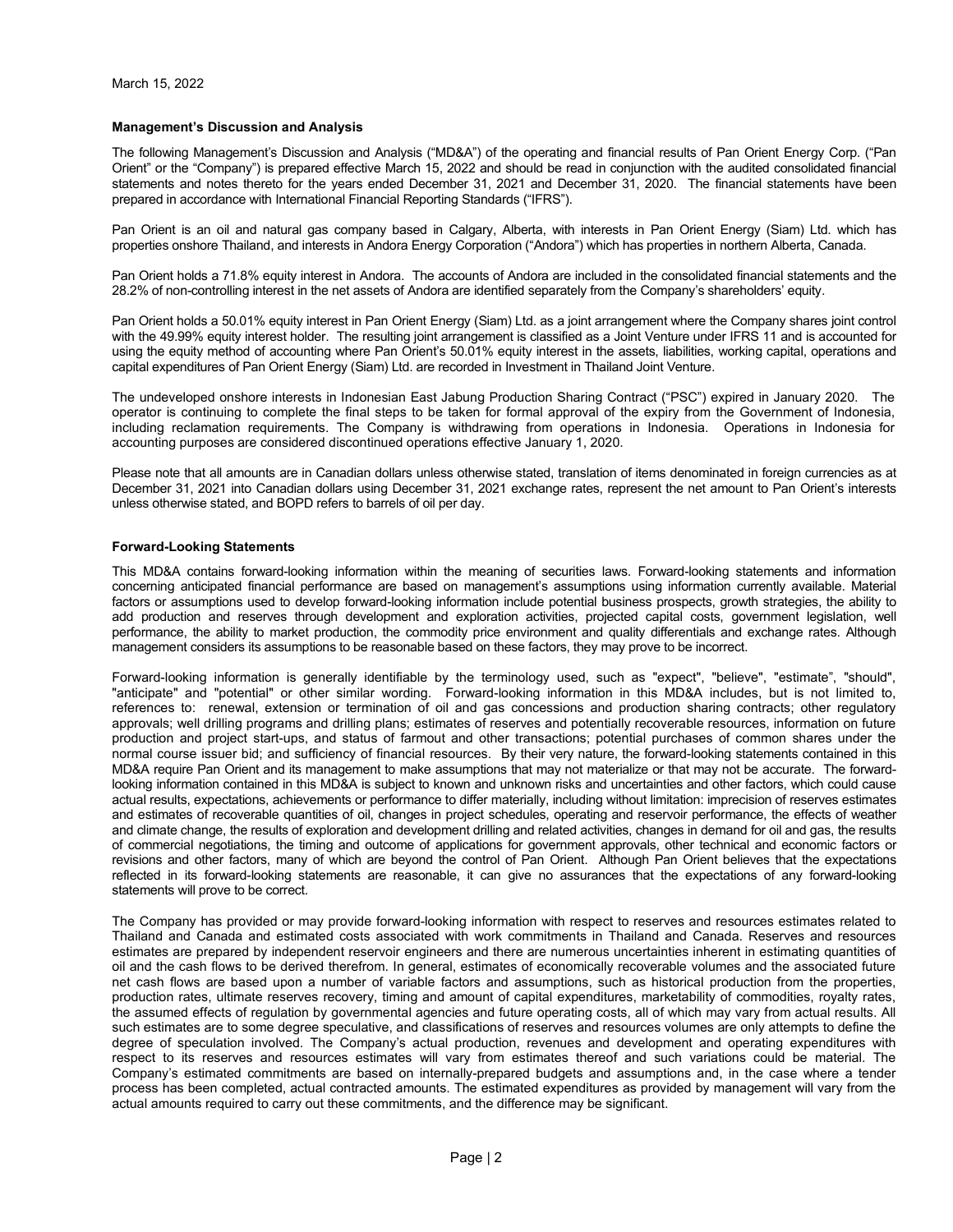Because forward-looking information addresses future events and conditions, it involves risks and uncertainties that could cause actual results to differ materially from those contemplated by the forward-looking information. These risks and uncertainties include, but are not limited to: commodity price volatility; well performance and marketability of production; transportation and refining availability and costs; exploration and development costs; the recoverability of estimated reserves and resources volumes; the Company's ability to add reserves through development and exploration activities; fluctuations in currency exchange rates; and changes in government legislation and regulations, including royalty and tax laws.

The forward-looking statements contained herein are as of March 15, 2022 and are subject to change after this date. Readers are cautioned that the foregoing list of factors that may affect future results is not exhaustive and as such undue reliance should not be placed on forward-looking statements. Except as required by applicable securities laws, with the exception of events or circumstances that occurred during the period to which this MD&A relates that are reasonably likely to cause actual results to differ materially from material forward-looking information that was previously disclosed to the public, the Company disclaims any intention or obligation to update or revise these forward-looking statements, whether as a result of new information, future events or otherwise.

## Non-IFRS Measures

Management uses and reports certain non-IFRS measures in the evaluation of operating and financial performance. Unless identified as a non-IFRS measure in this section all amounts presented in this MD&A are calculated in accordance with IFRS.

Total corporate adjusted funds flow from (used in) operations is cash flow from (used in) operating activities prior to changes in noncash working capital, unrealized foreign exchange gain or loss, settlement of decommissioning provision plus the corresponding amount from the Thailand operations which is recorded in Joint Venture for financial statement purposes and funds flow from (used in) operations from discontinued operations in Indonesia. This measure is used by management to analyze operating performance and leverage. Adjusted corporate funds flow as presented does not have any standardized meaning prescribed by IFRS and therefore it may not be comparable with the calculation of similar measures of other entities. Adjusted corporate funds flow is not intended to represent operating cash flow or operating profits for the period nor should it be viewed as an alternative to cash flow from operating activities, net earnings or other measures of financial performance calculated in accordance with IFRS.

The Company's 50.01% equity interest in Pan Orient Energy (Siam) Ltd. is accounted for under the equity method as an Investment in Joint Venture. Adjusted funds flow from Investment in Joint Venture is the Company's net interest of the cash generated from operating activities from continuing operations before changes in non-cash working capital from Pan Orient Energy (Siam) Ltd.

The following table reconciles adjusted funds flow from (used in) operations to cash flow from (used in) operating activities, which is the most directly comparable measure calculated in accordance with IFRS:

|                                                                 | Three months ended<br>December 31 |         | Year ended<br>December 31 |         |
|-----------------------------------------------------------------|-----------------------------------|---------|---------------------------|---------|
| (\$thousands)                                                   | 2021                              | 2020    | 2021                      | 2020    |
| Cash flow used in operating activities, continuing operations   | (1,212)                           | (597)   | (3,050)                   | (1,942) |
| Changes in non-cash working capital, continuing operations      | 263                               | (148)   | (212)                     | (529)   |
| Cash flow used in operating activities, discontinued operations | (9)                               | (46)    | (153)                     | (684)   |
| Changes in non-cash working capital, discontinued operations    | (366)                             | 93      | (383)                     | 1,079   |
| Unrealized foreign exchange loss                                | (123)                             | (1,009) | (114)                     | (869)   |
| Settlement of decommissioning provision                         | 136                               |         | 136                       |         |
| Share of adjusted funds flow from Investment in Joint Venture   | 5,731                             | 3.235   | 20,466                    | 12,492  |
| Total corporate adjusted funds flow from operations             | 4,420                             | 1.528   | 16,690                    | 9,547   |

Total corporate adjusted funds flow from operations, total corporate adjusted funds flow from operations per barrel and total corporate adjusted funds flow from operations per share (basic and diluted) do not have standardized meanings prescribed by IFRS and therefore may not be comparable to similar measures presented by other issuers. Adjusted funds flow is not intended to represent operating cash flow or operating profits for the period nor should it be viewed as an alternative to cash flow from operating activities, net earnings or other measures of financial performance calculated in accordance with IFRS. All references to total corporate adjusted funds flow from operations throughout this MD&A is cash flow from operating activities prior to changes in non-cash working capital, unrealized foreign exchange gain or loss, settlement of decommissioning provision plus the corresponding amount from Pan Orient's 50.01% interest in the Thailand operations which is recorded in Investment in Joint Venture for financial statement purposes and funds flow from (used in) operations from discontinued operations in Indonesia. Pan Orient has a 50.01% ownership interest in Pan Orient Energy (Siam) Ltd., but does not have any direct interest in, or control over, the crude oil reserves, operations or working capital of on-shore Concession L53. Basic and diluted total corporate adjusted funds flow from operations per share is calculated in the same manner as basic and diluted earnings or loss per share.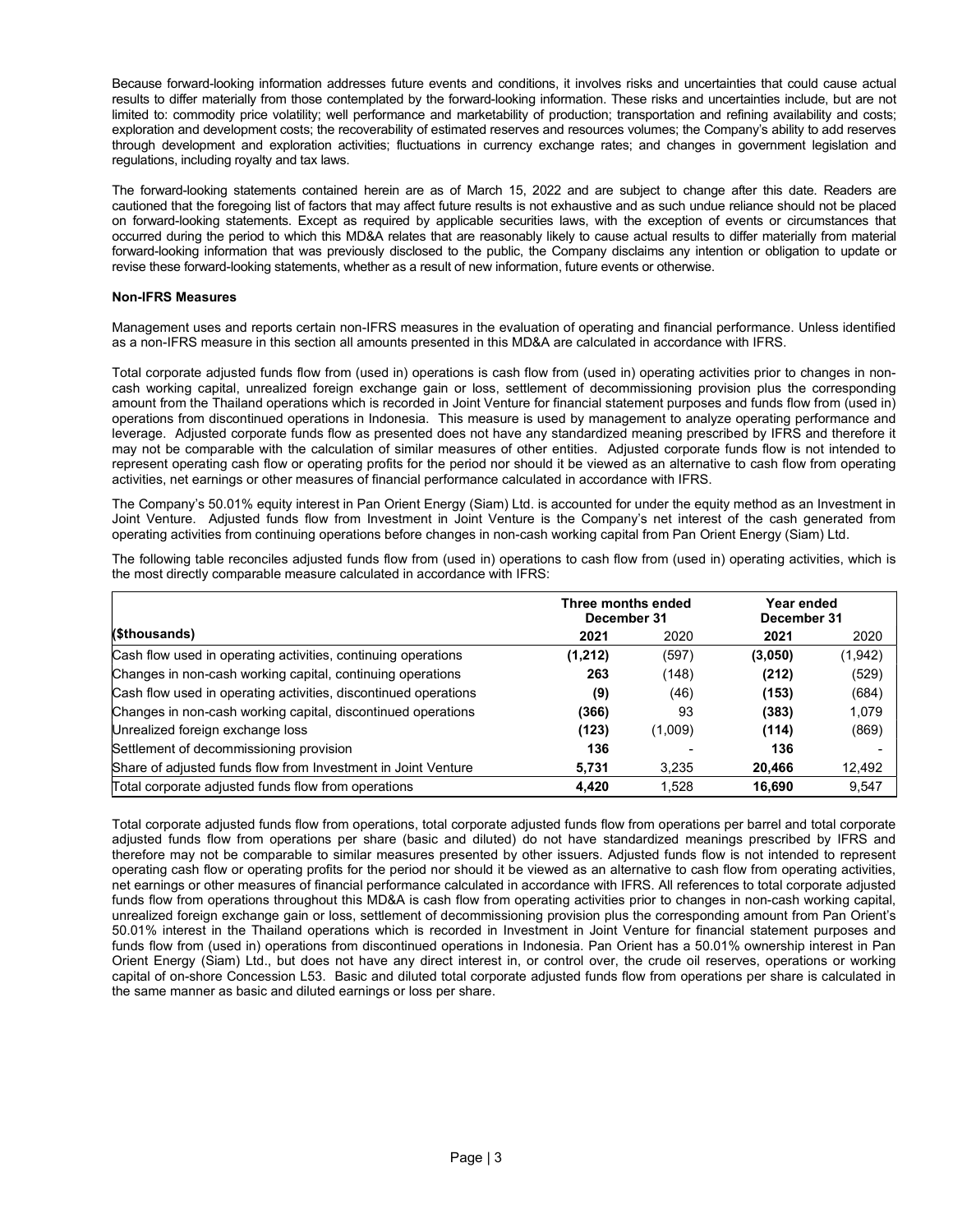The term "field netback" is a non-IFRS measure that does not have a standardized meaning prescribed by IFRS. "Field netback" is calculated by subtracting royalty, transportation and operating expenses from revenues. Field netback per barrel is the amount of revenues received on a per unit of production bases after the royalties, transportation and operating expense are deducted and used to assess profitability on a per barrel of oil equivalent. Pan Orient believes the term provides useful supplemental information to investors.

Working capital represents current assets less current liabilities and is used to assess efficiency, liquidity and general financial strength of the Company. Current assets include cash and cash equivalents, accounts receivable and current liabilities include accounts payable and accrued liabilities, lease liabilities and current portion of decommissioning provision.

## Petroleum and Natural Gas Properties

The Company's interests in principal properties are divided into two distinct groups: 1) partially developed concession located onshore Thailand, held by Pan Orient Energy (Siam) Ltd.; and 2) undeveloped Canadian oil sands leases, held by Andora. The undeveloped onshore interests at the East Jabung Production Sharing Contract ("PSC") in Indonesia expired in January 2020 and the operator is completing final steps to be taken for formal approval of the expiry by the Government of Indonesia.

## Thailand

## Concession L53

The Company holds a 50.01% equity interest in Pan Orient Energy (Siam) Ltd. which is the operator of and holds a 100% working interest in Concession L53/48 ("Concession L53") in Thailand. Concession L53 is partially developed, has oil production and an active exploration and development program.

Pan Orient's 50.01% equity interest in Pan Orient Energy (Siam) Ltd. is classified as a Joint Venture under IFRS and accounted for using the equity method. As a jointly controlled Joint Venture, Pan Orient's 50.01% equity interest in the working capital, assets, capital expenditures, liabilities and operations of Pan Orient Energy (Siam) Ltd. are recorded as Investment in Joint Venture. Pan Orient's 50.01% equity interest in Pan Orient Energy (Siam) Ltd. is the Company's only investment in Thailand.

Pan Orient Energy (Siam) Ltd. holds a 100% interest in Thailand Concession L53, which has oil production, development and exploration operations. Concession L53 is located approximately 60 kilometers west of Bangkok and at December 31, 2021, consists of 27.32 square kilometers associated with the L53-A, L53-B, L53-D, L53-G, L53-DD, L53-AA South and L53-AA fields that are held through production licenses (with a 20 year primary term ending in 2036 plus an additional 10 year renewal period that can be applied for).

The December 31, 2021 independent reserves evaluation for Thailand on-shore Concession L53 was prepared for Pan Orient Energy (Siam) Ltd., which is the operator and has a 100% working interest. The evaluation was conducted by Sproule International and was prepared in accordance with Canadian Securities Administrators National Instrument 51-101 – Standards of Disclosure for Oil and Gas Activities. Pan Orient has a 50.01% ownership interest in Pan Orient Energy (Siam) Ltd., but does not have any direct interest in, or control over, the crude oil reserves or operations of on-shore Concession L53. The values at December 31, 2021 identified as "Net to Pan Orient's 50.01% Equity Interest in Pan Orient Energy (Siam) Ltd." represent 50.01% of Pan Orient Energy (Siam) Ltd. reserves and values. Net to Pan Orient's 50.01% equity interest in Pan Orient Energy (Siam) Ltd., proved plus probable crude oil reserves were 2,313 thousand barrels at December 31, 2021 from conventional sandstone reservoirs. Net to Pan Orient's 50.01% equity interest in Pan Orient Energy (Siam) Ltd., proved, probable and possible crude oil reserves were 2,986 thousand barrels at December 31, 2021. Possible reserves are those additional reserves that are less certain to be recovered than probable reserves. There is a 10% probability that the quantities actually recovered will equal or exceed the sum of proved plus probable plus possible reserves.

## Canada

Andora is a private oil company, in which Pan Orient has a 71.8% ownership. Andora has interests in 27 sections (21.5 net sections) of Sawn Lake Alberta Crown oil sands within the central Alberta Peace River Oil Sands area. Andora is focused on developing the bitumen resources at the Sawn Lake property using steam assisted gravity drainage ("SAGD") development. Andora is the operator of five oil sands leases with 27 gross sections (21.5 net sections) at Sawn Lake, where it has a working interest of either 50% or 100%.

The Sawn Lake property is in a pre-commercial stage and the commercial viability of the SAGD recovery process at Sawn Lake has not yet been established. No proved or probable reserves were assigned at December 31, 2021.

In early 2020 there was a severe decline in crude oil prices due to geopolitical events and the collapse of global demand for crude oil and related products resulting from COVID-19. This resulted in dramatically lower prices for heavy oil and bitumen, and deterioration in the economics for commercial expansion at Sawn Lake, and as a result, in that market there was no expected commercial development at Sawn Lake. An impairment expense of \$85.8 million was recorded for the Sawn Lake interests and related capitalized costs in the first quarter of 2020. The Company will continue to monitor bitumen prices and other factors influencing the timing and extent of potential future SAGD development at Sawn Lake.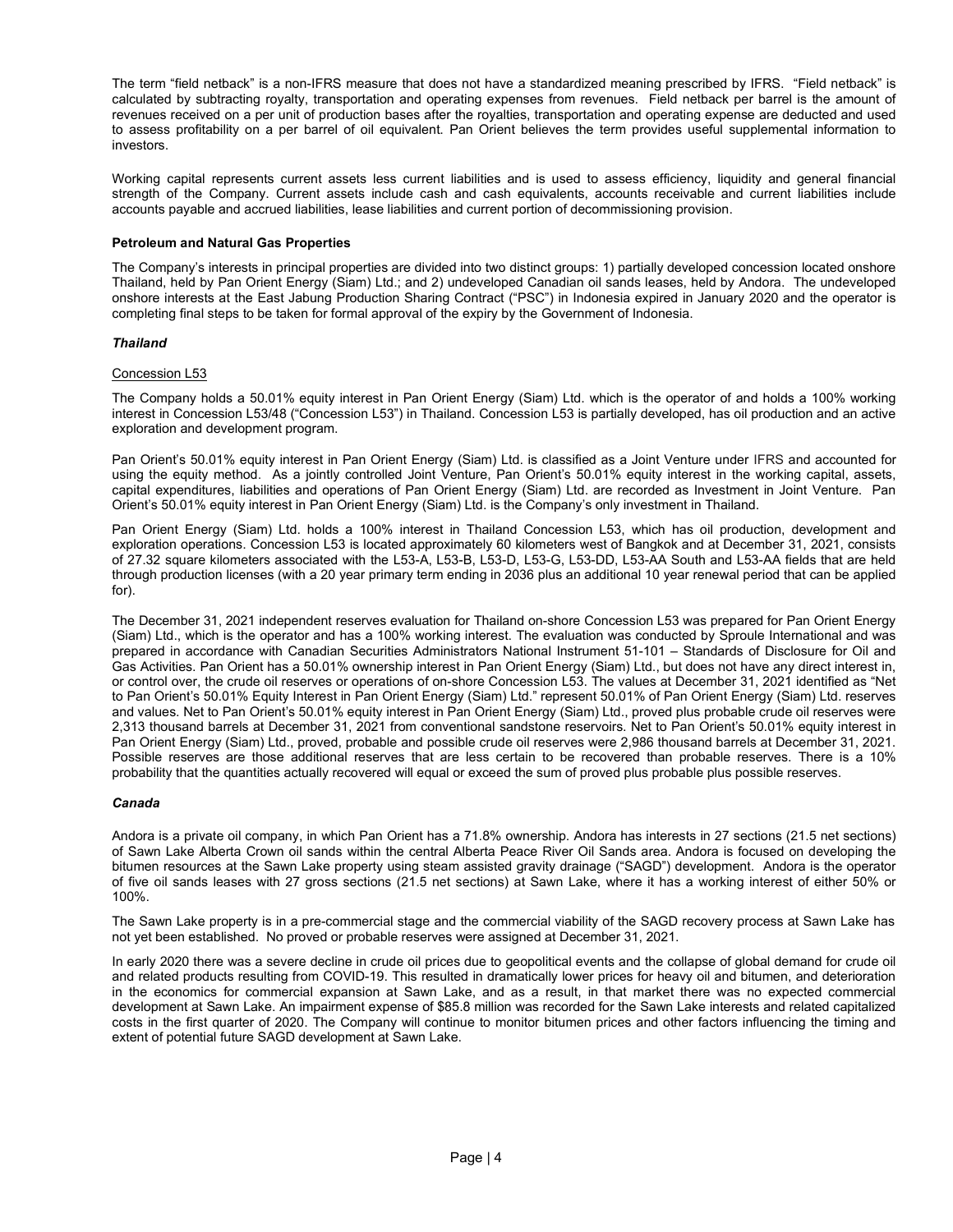A SAGD demonstration project at Sawn Lake commenced in 2013 and is located in the Central Block of Sawn Lake where Andora is the operator and holds a 50% working interest. The demonstration project consisted of one SAGD well pair drilled to a depth of 650 meters and a horizontal length of 780 meters and the SAGD facility for steam generation, water handling and bitumen treating. Steam injection commenced in May 2014 and produced bitumen from September 2014 to February 2016. The demonstration project successfully captured the key data associated with the objectives of the demonstration project and operations were suspended at the end of February 2016. The demonstration project has proven that the SAGD process works in the Bluesky formation at Sawn Lake, established characteristics of ramp up through stabilization of SAGD performance, indicated the productive capability, instantaneous steam-oil ratio ("ISOR"), and provided critical information required for well and facility design associated with any future commercial development. Production results to date are not necessarily indicative of long-term performance or of ultimate recovery and the Sawn Lake demonstration project has not yet proven that it is commercially viable.

Regulatory approval was received on December 5, 2017 for potential commercial expansion to 3200 BOPD at the Sawn Lake, Alberta SAGD project (in which Andora has a 50% working interest and is the operator) using Andora's proprietary Produced Water Boiler.

Summarized financial information with respect to Andora is as follows:

| Andora Energy Corporation              |       | As at and for the<br>Three months ended<br>December 31 |         | As at and for the<br>Year ended<br>December 31 |
|----------------------------------------|-------|--------------------------------------------------------|---------|------------------------------------------------|
| (\$thousands)                          | 2021  | 2020                                                   |         | 2020                                           |
| Total assets                           | 1.198 | 1,231                                                  | 1.198   | 1,231                                          |
| Total liabilities                      | 5,136 | 4,842                                                  | 5,136   | 4,842                                          |
| Cash flow used in operating activities | (214) | (158)                                                  | (1,016) | (489)                                          |
| Net loss                               | (434) | (453)                                                  | (424)   | (79, 554)                                      |

## Indonesia

## East Jabung PSC (expired 2020)

The undeveloped interests at the East Jabung PSC, where the Company held a 49% non-operated working interest, expired in January 2020 and the operator is continuing to complete the final steps to be taken for formal approval of the expiry by the GOI, including reclamation requirements.

## Batu Gajah PSC (expired 2017)

The Batu Gajah PSC, where the Company had held a 77% operated working interest with a 23% carried interest held by third parties, expired January 15, 2017 and the Company is still waiting for reclamation requirements and final approval of the expiry from the GOI.

Pan Orient is withdrawing from operations in Indonesia and the office in Jakarta was closed on March 31, 2020. Activities of the Company related to Indonesia are considered discontinued operations effective January 1, 2020.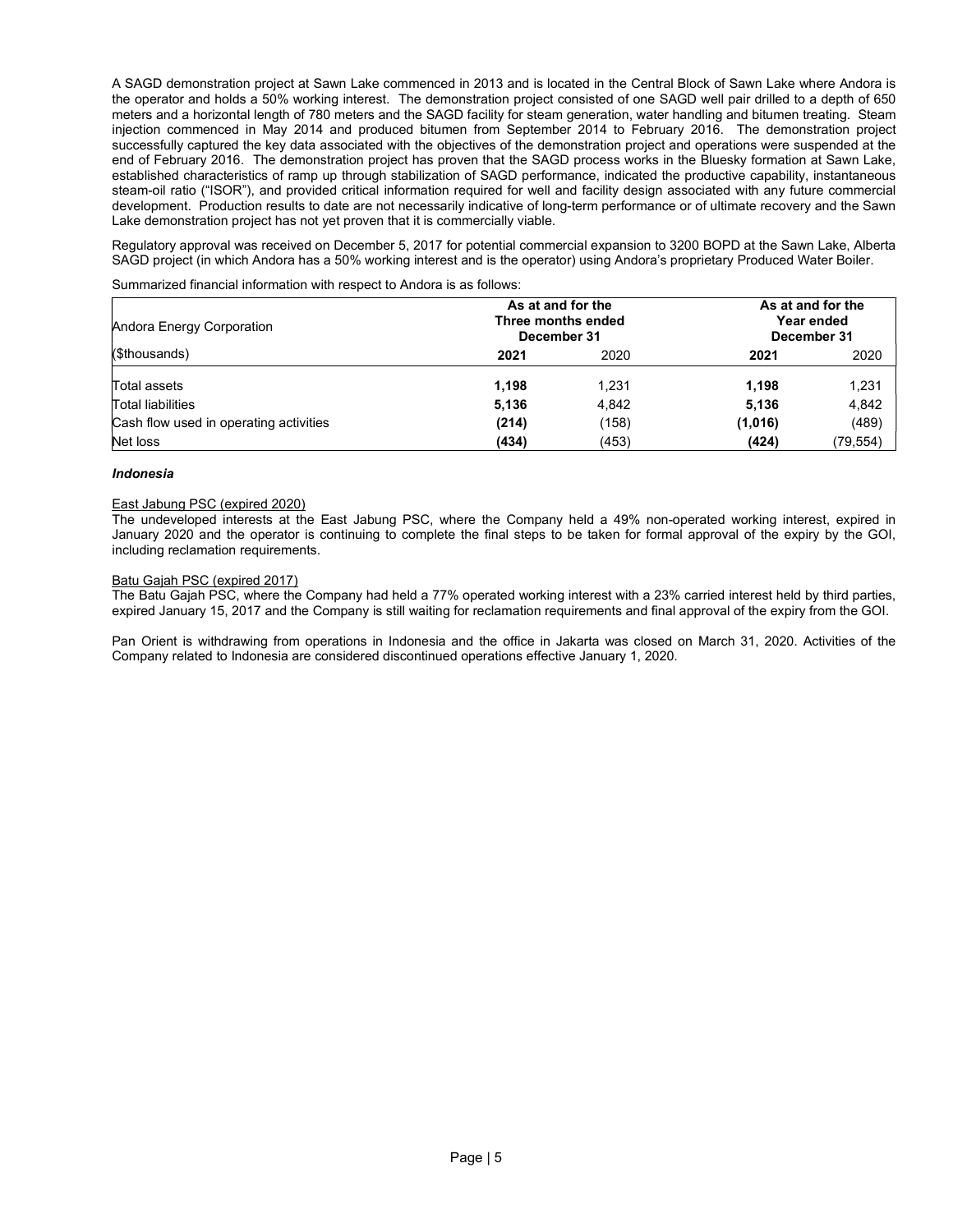| <b>Financial and Operating Summary</b>                                           | <b>Three Months Ended</b> |                          | Year Ended   |           |         |
|----------------------------------------------------------------------------------|---------------------------|--------------------------|--------------|-----------|---------|
|                                                                                  | December 31,              |                          | December 31, | %         |         |
| (thousands of Canadian dollars except where indicated)                           | 2021                      | 2020                     | 2021         | 2020      | Change  |
| <b>FINANCIAL</b>                                                                 |                           |                          |              |           |         |
| Financial Statement Results - Excluding 50.01% Interest in Thailand Joint        |                           |                          |              |           |         |
| <b>Venture (Note 1)</b>                                                          |                           |                          |              |           |         |
| Net income (loss) attributed to common shareholders                              | 2,951                     | (417)                    | 8,479        | (59, 631) | $-114%$ |
| Per share – basic and diluted                                                    | \$0.06                    | \$ (0.01)                | \$0.17       | \$(1.13)  | $-114%$ |
| Cash flow used in operating activities (Note 2 & 3)                              | (1, 212)                  | (597)                    | (3,050)      | (1, 942)  | 57%     |
| Per share – basic and diluted                                                    | \$ (0.02)                 | \$ (0.01)                | \$ (0.06)    | \$ (0.04) | 57%     |
| Cash flow from (used in) investing activities (Note 2 & 3)                       | 5,098                     | (26)                     | 13,712       | 6,984     | 96%     |
| Per share - basic and diluted                                                    | 0.10<br>\$                | \$0.00                   | \$0.27       | \$0.13    | 96%     |
| Cash flow used in financing activities (Note 2 & 3)                              | (3)                       | (225)                    | (1,728)      | (1,733)   | 0%      |
| Per share - basic and diluted                                                    | \$ (0.00)                 | \$ (0.00)                | \$ (0.03)    | \$ (0.03) | 0%      |
| Change in cash & cash equivalents from discontinued operations (Note 3)          | (9)                       | (46)                     | (153)        | (795)     | $-81%$  |
| Working capital                                                                  | 31,472                    | 22,968                   | 31,472       | 22,968    | 37%     |
| Working capital & non-current deposits                                           | 32,084                    | 23,577                   | 32,084       | 23,577    | 36%     |
| Long-term debt                                                                   |                           |                          |              |           | 0%      |
| Shares outstanding (thousands)                                                   | 49,794                    | 51,744                   | 49,794       | 51,744    | $-4%$   |
| Capital Commitments (Note 4)                                                     | 1,060                     | 801                      | 1,060        | 801       | 32%     |
| Working Capital and Non-current Deposits                                         |                           |                          |              |           |         |
| Beginning of period - Excluding Thailand Joint Venture                           | 28,443                    | 26,411                   | 23,577       | 22,158    | 6%      |
| Adjusted funds flow used in continuing operations (Note 3 & 5)                   | (1,072)                   | (1,754)                  | (3, 376)     | (3,340)   | 1%      |
| Adjusted funds flow from (used in) discontinued operations (Note 3)              | (239)                     | 47                       | (400)        | 395       | $-201%$ |
| Consolidated capital expenditures (Note 6)                                       |                           | $\overline{\phantom{a}}$ |              | (85)      |         |
| Amounts advanced to Thailand Joint Venture                                       | (8)                       | (25)                     | 31           | (43)      | $-172%$ |
| Dividend received from Thailand Joint Venture                                    | 5,141                     | $\overline{\phantom{a}}$ | 13,715       | 7,112     | 93%     |
| Finance lease payments                                                           | (3)                       | (3)                      | (24)         | (139)     | $-83%$  |
| Changes in current decommissioning liabilities                                   | 125                       | $\overline{\phantom{a}}$ | (518)        |           |         |
| Normal course issuer bid                                                         |                           | (222)                    | (1,704)      | (1,705)   | 0%      |
| Automatic share purchase plan (Note 7)                                           |                           | $\blacksquare$           | 945          |           |         |
| Effect of foreign exchange and other                                             | (303)                     | (877)                    | (162)        | (776)     | $-79%$  |
| End of period - Excluding Thailand Joint Venture                                 | 32,084                    | 23,577                   | 32,084       | 23,577    | 36%     |
| Pan Orient 50.01% interest in Thailand Joint Venture Working Capital and Non-    |                           |                          |              |           |         |
| <b>Current Deposits</b>                                                          | 5,023                     | 4,875                    | 5,023        | 4,875     | 3%      |
| Economic Results - Including 50.01% Interest in Thailand Joint Venture           |                           |                          |              |           |         |
| Total corporate adjusted funds flow from (used in) operations by region (Note 5) |                           |                          |              |           |         |
| Canada                                                                           | (1,055)                   | (1,745)                  | (3, 329)     | (3,310)   | 1%      |
| Thailand (Note 8)                                                                | (17)                      | (9)                      | (47)         | (30)      | 57%     |
| From continuing operations                                                       | (1,072)                   | (1,754)                  | (3, 376)     | (3,340)   | 1%      |
| Indonesia - Discontinued Operations                                              | (239)                     | 47                       | (400)        | 395       | $-201%$ |
| Adjusted funds flow used in operations (excl. Thailand Joint Venture)            | (1, 311)                  | (1,707)                  | (3,776)      | (2,945)   | 28%     |
| Share of Thailand Joint Venture (Note 1 & 9)                                     | 5,731                     | 3,235                    | 20,466       | 12,492    | 64%     |
|                                                                                  |                           |                          |              |           |         |
| Total corporate adjusted funds flow from operations                              | 4,420                     | 1,528                    | 16,690       | 9,547     | 75%     |
| Per share - basic and diluted                                                    | \$0.09                    | \$0.03                   | \$0.33       | \$0.18    | 84%     |
| Capital Expenditures - Petroleum and Natural Gas Properties (Note 6)             |                           |                          |              |           |         |
| Consolidated capital expenditures (excl. Thailand Joint Venture)                 |                           |                          |              | 85        | $-100%$ |
| Share of Thailand Joint Venture capital expenditures                             | 853                       | 1,644                    | 5,803        | 10,248    | $-43%$  |
| Total capital expenditures (incl. Thailand Joint Venture)                        | 853                       | 1,644                    | 5,803        | 10,333    | $-44%$  |
| <b>Investment in Thailand Joint Venture</b>                                      |                           |                          |              |           |         |
| Beginning of period                                                              | 24,636                    | 26,809                   | 28,329       | 34,127    | $-17%$  |
| Net income from Joint Venture                                                    | 4,259                     | 1,294                    | 12,146       | 1,906     | 537%    |
| Other comprehensive gain (loss) from Joint Venture                               | 332                       | 201                      | (2,635)      | (635)     | 315%    |
| Dividend paid                                                                    | (5, 141)                  |                          | (13, 715)    | (7, 112)  | 93%     |
| Amounts advanced to (from) Joint Venture                                         | 8                         | 25                       | (31)         | 43        | $-172%$ |
| End of period                                                                    | 24,094                    | 28,329                   | 24,094       | 28,329    | $-15%$  |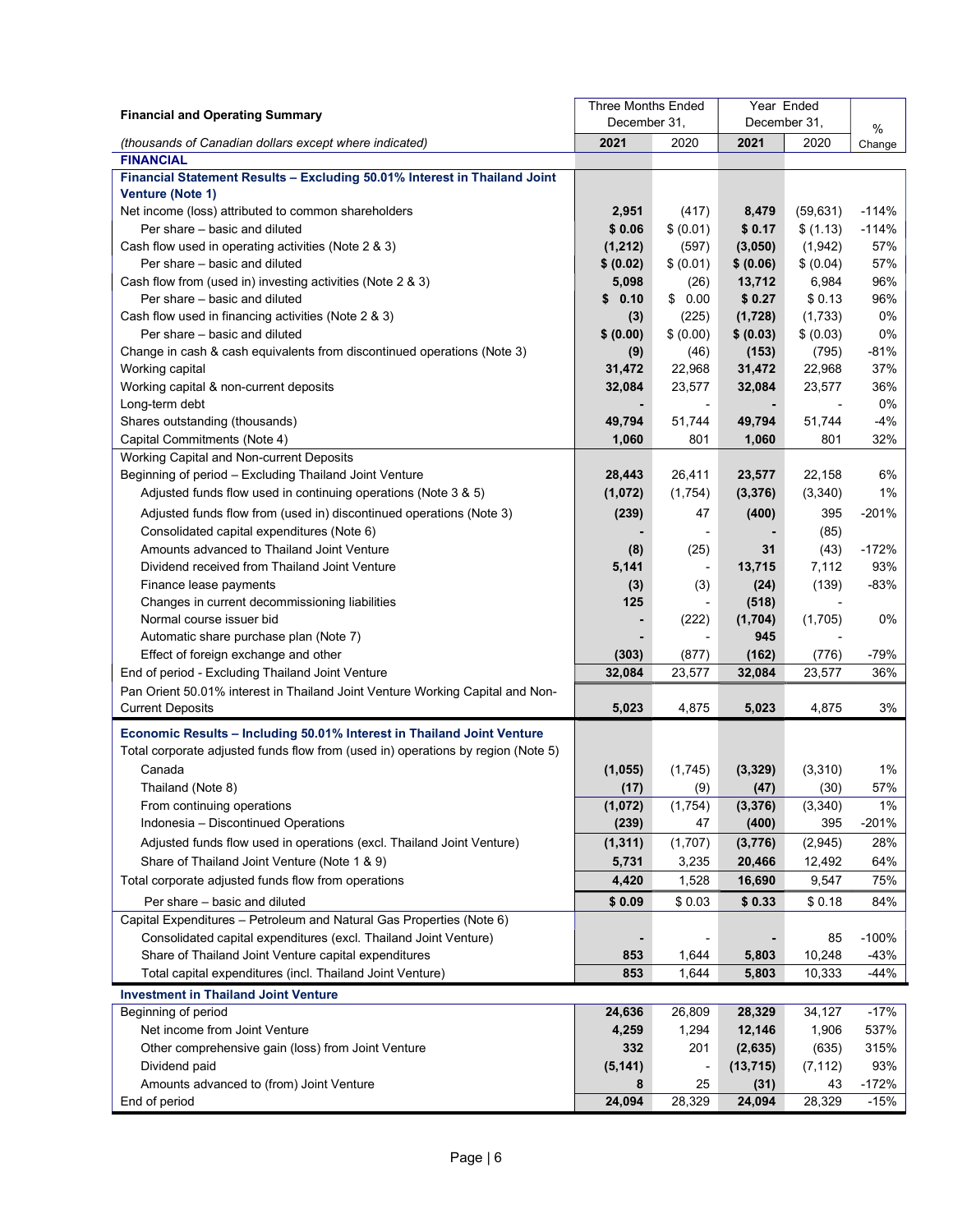|                                                                             | <b>Three Months Ended</b> |          | Year Ended   |          |                |
|-----------------------------------------------------------------------------|---------------------------|----------|--------------|----------|----------------|
|                                                                             | December 31,              |          | December 31, |          | $\%$           |
| (thousands of Canadian dollars except where indicated)                      | 2021                      | 2020     | 2021         | 2020     | Change         |
| <b>Thailand Operations</b>                                                  |                           |          |              |          |                |
| Economic Results - Including 50.01% Interest in Thailand Joint              |                           |          |              |          |                |
| <b>Venture (Note 9)</b>                                                     |                           |          |              |          |                |
| Oil sales (bbls)                                                            | 131,207                   | 137,137  | 509,195      | 444,020  | 15%            |
| Average daily oil sales (BOPD) by Concession L53                            | 1,426                     | 1,491    | 1,395        | 1,213    | 15%            |
| Average oil sales price, before transportation (CDN\$/bbl)                  | \$98.03                   | \$56.95  | \$84.69      | \$54.18  | 56%            |
| Reference Price (volume weighted) and differential                          |                           |          |              |          |                |
| Crude oil (Brent \$US/bbl)                                                  | \$79.73                   | \$44.62  | \$70.78      | \$41.73  | 70%            |
| Exchange Rate \$US/\$Cdn                                                    | 1.27                      | 1.32     | 1.27         | 1.35     | $-6%$          |
| Crude oil (Brent \$Cdn/bbl)                                                 | \$101.41                  | \$58.71  | \$89.61      | \$56.16  | 60%            |
| Sale price / Brent reference price                                          | 97%                       | 97%      | 95%          | 96%      | $-2\%$         |
| Adjusted funds flow from (used in) operations (Note 5)                      |                           |          |              |          |                |
| Crude oil sales                                                             | 12,862                    | 7,810    | 43,123       | 24,055   | 79%            |
| Government royalty                                                          | (688)                     | (419)    | (2, 308)     | (1,252)  | 84%            |
| <b>Transportation expense</b>                                               | (316)                     | (314)    | (1, 208)     | (1,005)  | 20%            |
| Operating expense                                                           | (766)                     | (1,094)  | (2,883)      | (3, 424) | $-16%$         |
| Field netback                                                               | 11,092                    | 5,983    | 36,724       | 18,374   | 100%           |
| General and administrative expense (Note 8)                                 | (283)                     | (306)    | (911)        | (968)    | -6%            |
| Interest income                                                             |                           | 1        | $\mathbf{2}$ | 7        | $-71%$         |
| Foreign exchange gain (loss)                                                | $\mathbf{2}$              | 4        | (36)         | 46       | $-178%$        |
| Current income tax                                                          | (5,097)                   | (2, 456) | (15, 360)    | (4,997)  | 207%           |
| Thailand - Adjusted funds flow from operations                              | 5,714                     | 3,226    | 20,419       | 12,462   | 64%            |
| Adjusted funds flow from (used in) operations / barrel (CDN\$/bbl) (Note 5) |                           |          |              |          |                |
| Crude oil sales                                                             | \$98.03                   | \$56.95  | \$84.69      | \$54.18  | 56%            |
| Government royalty                                                          | (5.24)                    | (3.06)   | (4.53)       | (2.82)   | 61%            |
| Transportation expense                                                      | (2.41)                    | (2.29)   | (2.37)       | (2.26)   | 5%             |
| Operating expense                                                           | (5.84)                    | (7.98)   | (5.66)       | (7.71)   | $-27%$         |
| Field netback                                                               | \$84.54                   | \$43.63  | \$72.12      | \$41.38  | 74%            |
| General and administrative expense (Note 8)                                 | (2.16)                    | (2.22)   | (1.79)       | (2.18)   | $-18%$         |
| Interest Income                                                             |                           | 0.01     | 0.00         | 0.02     | $-75%$         |
| Foreign exchange gain (loss)                                                | 0.02                      | 0.03     | (0.07)       | 0.10     | $-168%$        |
| Current income tax                                                          | (38.85)                   | (17.91)  | (30.17)      | (11.25)  | 168%           |
| Thailand – Adjusted funds flow from operations                              | \$43.56                   | \$23.54  | \$40.10      | \$28.07  | 43%            |
| Government royalty as percentage of crude oil sales                         | 5.3%                      | 5.4%     | 5.4%         | 5.2%     | 0%             |
| Income tax & SRB as percentage of crude oil sales                           | 40%                       | 31%      | 36%          | 21%      | 15%            |
| As percentage of crude oil sales                                            |                           |          |              |          |                |
| Expenses - transportation, operating, G&A and other                         | 11%                       | 22%      | 12%          | 22%      | $-11%$         |
| Government royalty, SRB and income tax                                      | 45%                       | 37%      | 41%          | 26%      | 15%            |
| Adjusted funds flow from operations, before interest income                 | 44%                       | 41%      | 47%          | 52%      | $-4%$          |
| Wells drilled                                                               |                           |          |              |          |                |
| Gross<br>Net                                                                |                           | 1<br>0.5 | 3<br>$1.5$   | 8<br>4.0 | $-63%$<br>-63% |
| <b>Financial Statement Presentation</b>                                     |                           |          |              |          |                |
| Results - Excl. 50.01% Interest in Thailand Joint Venture (Note 1)          |                           |          |              |          |                |
| General and administrative expense (Note 8)                                 | (17)                      | (9)      | (47)         | (30)     | 57%            |
| Adjusted funds flow used in consolidated operations                         | (17)                      | (9)      | (47)         | (30)     | 57%            |
| Adjusted fund flow included in Investment in Thailand Joint Venture         |                           |          |              |          |                |
| Net income from Thailand Joint Venture                                      |                           |          |              |          |                |
|                                                                             | 4,259                     | 1,294    | 12,146       | 1,906    | 537%           |
| Add back non-cash items in net income                                       | 1,472                     | 1,941    | 8,320        | 10,586   | $-21%$         |
| Adjusted funds flow from Thailand Joint Venture                             | 5,731                     | 3,235    | 20,466       | 12,492   | 64%            |
| Thailand - Economic adjusted funds flow from operations (Note 9)            | 5,714                     | 3,226    | 20,419       | 12,462   | 64%            |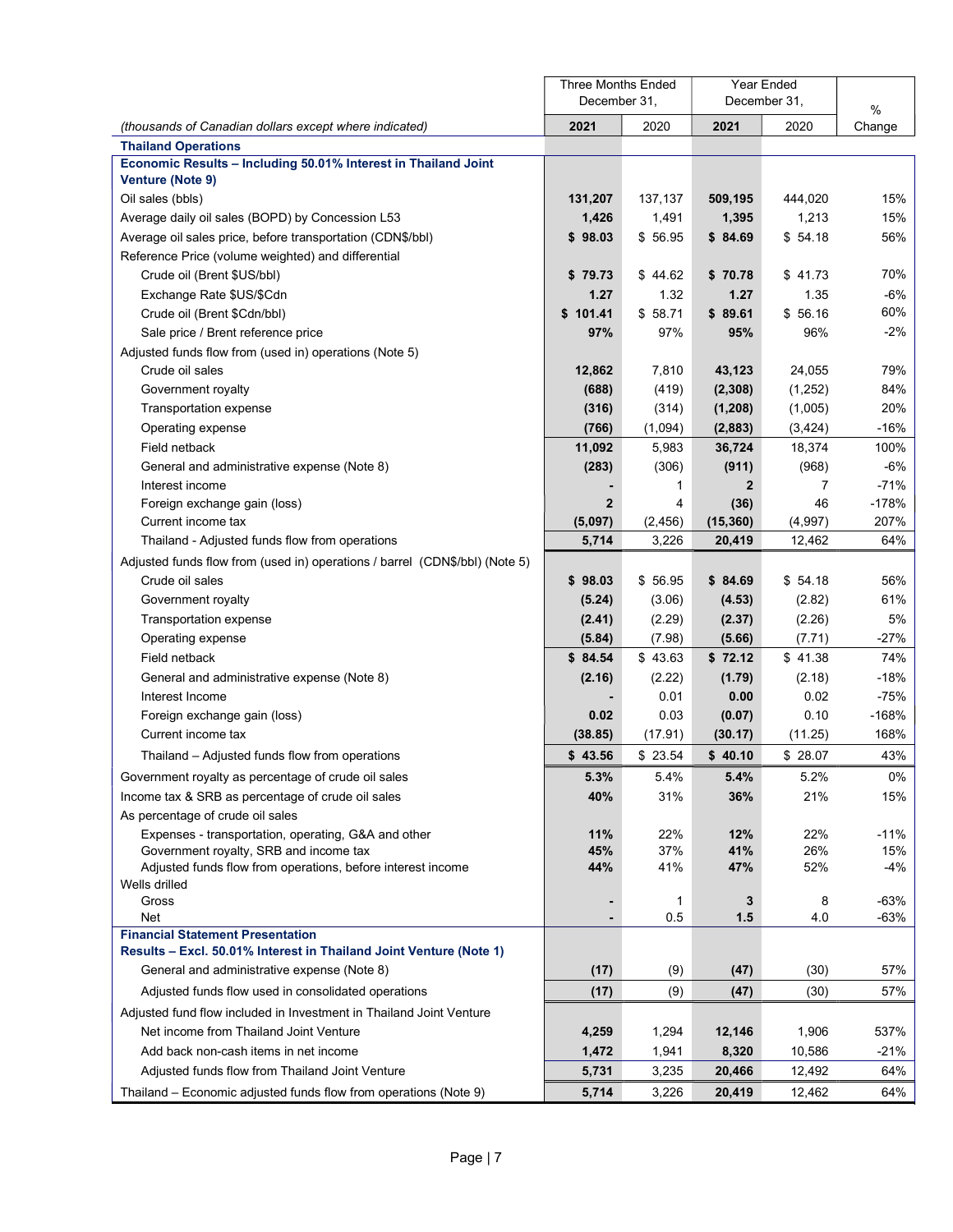|                                                                       | Three Months Ended |         |              | Year Ended |         |  |
|-----------------------------------------------------------------------|--------------------|---------|--------------|------------|---------|--|
|                                                                       | December 31,       |         | December 31, |            | $\%$    |  |
| (thousands of Canadian dollars except where indicated)                | 2021               | 2020    | 2021         | 2020       | Change  |  |
| <b>Canada Operations</b>                                              |                    |         |              |            |         |  |
| Interest income                                                       | 13                 | 19      | 48           | 220        | $-78%$  |  |
| General and administrative expenses (Note 8)                          | (564)              | (546)   | (2,036)      | (2,070)    | $-2%$   |  |
| Operating expense (Note 10)                                           | (59)               | (54)    | (279)        | (210)      | 33%     |  |
| Stock based compensation on restricted share units (note 11)          | (375)              | (156)   | (1,001)      | (383)      | 161%    |  |
| Realized foreign exchange gain (Note 12)                              | 53                 |         | 53           | 2          | 2550%   |  |
| Unrealized foreign exchange loss (loss) (Note 12)                     | (123)              | (1,009) | (114)        | (869)      | $-87%$  |  |
| Canada – Adjusted funds flow used in operations                       | (1,055)            | (1,745) | (3,329)      | (3,310)    | 1%      |  |
| Add back Thailand general and administrative expense (note 8)         | (17)               | (9)     | (47)         | (30)       | 57%     |  |
| Add back changes in non-cash working capital, continuing operations   | (263)              | 148     | 212          | 529        | $-60%$  |  |
| Add back unrealized foreign exchange loss                             | 123                | 1,009   | 114          | 869        | -87%    |  |
| Cash flow used in operating activities, continuing operations         | (1, 212)           | (597)   | (3,050)      | (1,942)    | $-57%$  |  |
| <b>Indonesia - Discontinued Operations</b>                            |                    |         |              |            |         |  |
| General and administrative expense (Note 8)                           | (45)               | (61)    | (212)        | (284)      | $-25%$  |  |
| Impairment recovery (expense) (Note 13)                               | (164)              |         | (165)        | 675        | $-124%$ |  |
| Foreign exchange gain (loss)                                          | (30)               | 107     | (23)         | 4          | -675%   |  |
| Indonesia – Adjusted funds flow from (used in) operations             | (239)              | 47      | (400)        | 395        | $-201%$ |  |
| Add back changes in non-cash working capital, discontinued operations | 366                | (93)    | 383          | (1,079)    | $-135%$ |  |
| Settlement of decommissioning provision                               | (136)              |         | (136)        |            |         |  |
| Cash flow used in operating activities, discontinued operations       | (9)                | (46)    | (153)        | (684)      | $-122%$ |  |

|                                                                                           | Year Ended<br>December 31, | $\%$      |        |
|-------------------------------------------------------------------------------------------|----------------------------|-----------|--------|
| (thousands of Canadian dollars except where indicated)                                    | 2021                       | 2020      | Change |
| <b>RESERVES AND CONTINGENT RESOURCES</b>                                                  |                            |           |        |
| Onshore Thailand – Concession L53 (50.01% economic interest) (Note 1)                     | (Note 15)                  | (Note 14) |        |
| Proved oil reserves (thousands of barrels)                                                | 1.540                      | 1.418     | 9%     |
| Proved plus probable oil reserves (thousands of barrels)                                  | 2.313                      | 2.377     | $-3%$  |
| Net present value of proved + probable reserves, after tax discounted at 10%              | 54,095                     | 38.888    | 39%    |
| Per Pan Orient share – basic (Note 16)                                                    | \$1.09                     | \$0.75    | 45%    |
| Canada (Pan Orient's 71.8% share of the oil sands leases of Andora at Sawn Lake, Alberta) | (Note 17)                  |           |        |

## INTERNATIONAL INTERESTS AT DECEMBER 31, 2021

|                                                              |           |            |                              |            | $P + P$     |
|--------------------------------------------------------------|-----------|------------|------------------------------|------------|-------------|
|                                                              |           |            | December 31, 2021            | 2021 Avg.  | Reserves    |
| All amounts reflect Pan Orient's economic                    |           | Net Square | <b>Financial Commitments</b> | Production | (thousands) |
| interest                                                     | Status    | Kilometers | (Cdn thousands)              | (BOPD)     | of barrels) |
| Onshore Thailand Concession (Recorded in Investment in Joint |           |            |                              |            |             |
| Venture)                                                     |           |            |                              |            |             |
| L53/48 (Pan Orient 50.01% ownership in                       | Partially | 13.66      |                              | 1,395      | 2,313       |
| Pan Orient Energy (Siam) Ltd. (Note 1 & 18)                  | developed |            |                              |            |             |
| Onshore Indonesia PSC (Consolidated subsidiary)              |           |            |                              |            |             |
| East Jabung PSC, South Sumatra (49%)                         | Expired   |            |                              |            |             |
| interest & non-operator) (Note 3)                            |           |            |                              |            |             |
|                                                              |           |            |                              |            |             |

- (1) Pan Orient holds a 50.01% equity interest in Pan Orient Energy (Siam) Ltd. as a joint arrangement where the Company shares joint control with the 49.99% equity interest holder. The resulting joint arrangement is classified as a Joint Venture under IFRS 11 and is accounted for using the equity method of accounting where Pan Orient's 50.01% equity interest in the assets, liabilities, working capital, operations and capital expenditures of Pan Orient Energy (Siam) Ltd. are recorded in Investment in Thailand Joint Venture.
- (2) As set out in the Consolidated Statements of Cash Flows in the Consolidated Financial Statements of Pan Orient Energy Corp.
- (3) The East Jabung Production Sharing Contract ("PSC") expired in January 2020 and the operator is continuing to complete the final steps to be taken for formal approval of the expiry from the Government of Indonesia, including reclamation requirements. Pan Orient is withdrawing from operations in Indonesia and the office in Jakarta was closed March 31, 2020. For accounting purposes, the operation in Indonesia for accounting purposes is considered a discontinued operation since 2020.
- (4) Refer to Commitments note disclosure of the December 31, 2021 and December 31, 2020 Consolidated Financial Statements.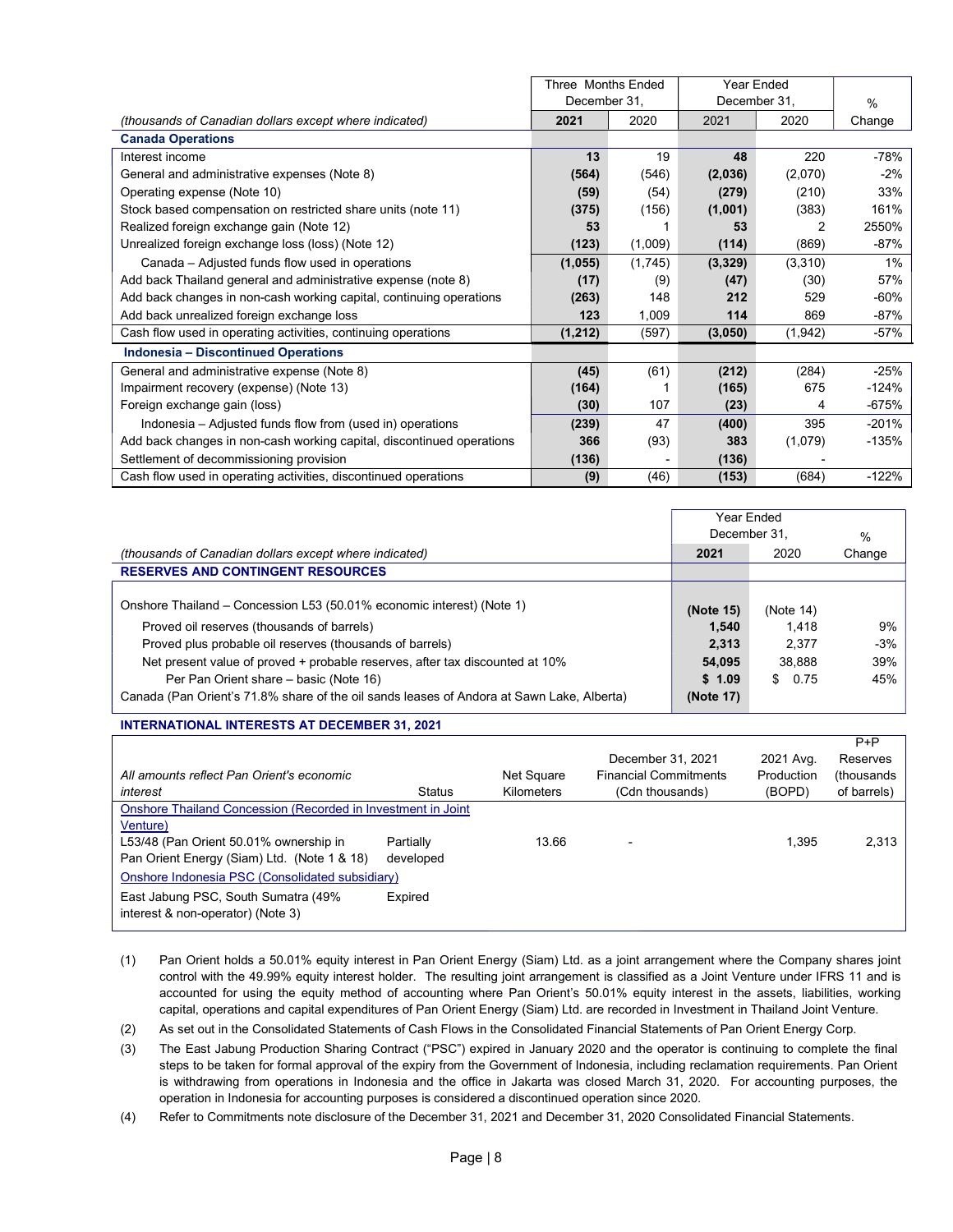- (5) Total corporate adjusted funds flow from operations is cash flow from operating activities prior to changes in non-cash working capital, unrealized foreign exchange gain or loss plus the corresponding amount from Pan Orient's 50.01% interest in the Thailand Joint Venture which is recorded in Joint Venture for financial statement purposes. This measure is used by management to analyze operating performance and leverage. Adjusted funds flow as presented does not have any standardized meaning prescribed by IFRS and therefore it may not be comparable with the calculation of similar measures of other entities. Adjusted funds flow is not intended to represent operating cash flow or operating profits for the period nor should it be viewed as an alternative to cash flow from operating activities, net earnings or other measures of financial performance calculated in accordance with IFRS.
- (6) Cost of capital expenditures excluded decommissioning costs and the impact of changes in foreign exchange.
- (7) In December 2020, the Company entered into an Automatic Share Purchase Plan ("ASPP"), which permits an independent broker to repurchase shares during certain blackout periods under the Company's normal course issuer bid, subject to agreed trading parameters and other instructions for such purchases. At December 31, 2021, the Company recognized a provision of \$nil (December 31, 2020 - \$0.9 mill) in accounts payable and accrued liabilities as an estimate for the number of shares that may be repurchased during potential blackout periods at the maximum share price under the ASPP.
- (8) General & administrative expenses excluding non-cash accretion expense. The nominal amount of G&A shown in the three months and years ended December 31, 2021 and 2020 for Thailand operations related to G&A of the holding company of Pan Orient Energy (Siam) Ltd.
- (9) For the purpose of providing more meaningful economic results from operations for Thailand, the amounts presented include 50.01% of results of the Thailand Joint Venture. Pan Orient has a 50.01% ownership interest in Pan Orient Energy (Siam) Ltd., but does not have any direct interest in, or control over, the crude oil reserves, operations or working capital of on-shore Concession L53.
- (10) Operating expense related to Andora's suspended demonstration project facility and wellpair at Sawn Lake Central. These expenses were previously capitalized prior to the E&E impairment recorded during the first quarter of 2020.
- (11) The Company granted 1,050,000 and 520,000 restricted share units ("RSUs") to directors, senior management, employees and consultant on May 19, 2020 and May 14, 2021, respectively. At December 31, 2021, 599,998 RSUs are outstanding. The amount represents the stock-based compensation expenses.
- (12) Realized and unrealized foreign exchange gain or loss mainly related to the U.S. dollars denominated cash balances held in Canada.
- (13) Adjustment to previously booked capital expenditures at East Jabung PSC.
- (14) Thailand reserves as at December 31, 2020 as evaluated by Sproule International Limited of Calgary assessed at forecast crude oil reference prices and costs. The US\$ reference price for crude oil per barrel (US\$ UK Brent per barrel) in the evaluation is \$48.00 for 2021, \$50.00 for 2022, \$55.00 for 2023, \$56.10 for 2024, \$57.22 for 2025 and prices increase at 2.0% per year thereafter. Foreign exchange rate used of Cdn\$1=US\$0.77. The engineered values disclosed may not represent fair market value.
- (15) Thailand reserves as at December 31, 2021 as evaluated by Sproule International Limited of Calgary assessed at forecast crude oil reference prices and costs. The US\$ reference price for crude oil per barrel (US\$ UK Brent per barrel) in the evaluation is \$75.00 for 2022, \$72.00 for 2023, \$70.00 for 2024, \$71.40 for 2025, \$72.83 for 2026 and prices increase at 2.0% per year thereafter. Foreign exchange rate used of Cdn\$1=US\$0.80. The engineered values disclosed may not represent fair market value.
- (16) Per share values calculated based on 49,793,907 and 51,744,007 Pan Orient Shares outstanding at December 31, 2021 and 2020, respectively.
- (17) The evaluation of Andora's contingent resources of the oil sands project at Sawn Lake Alberta, Canada as at September 30, 2019 was conducted by Sproule Associates Limited. Andora's unrisked "Best Estimate" contingent resources were 227.8 million barrels (163.6 million net to Pan Orient's interest in Andora) of recoverable bitumen as at September 30, 2019 using forecast prices at September 30, 2019. At March 31, 2020 low commodity prices indicated there was no expected commercial development at Sawn Lake in that market and Andora recorded a full non-cash net impairment charge on the Sawn Lake Exploration and Evaluation assets
- (18) At December 31, 2021 Concession L53/48 in Thailand consisted of 27.32 square kilometers associated with the L53-A, L53-B, L53-D, L53-G, L53-DD and L53-AA South and L53-AA fields held through production licenses (with a 20 year primary term ending in 2036 plus an additional 10 year renewal period that can be applied for).
- (19) Tables may not add due to rounding.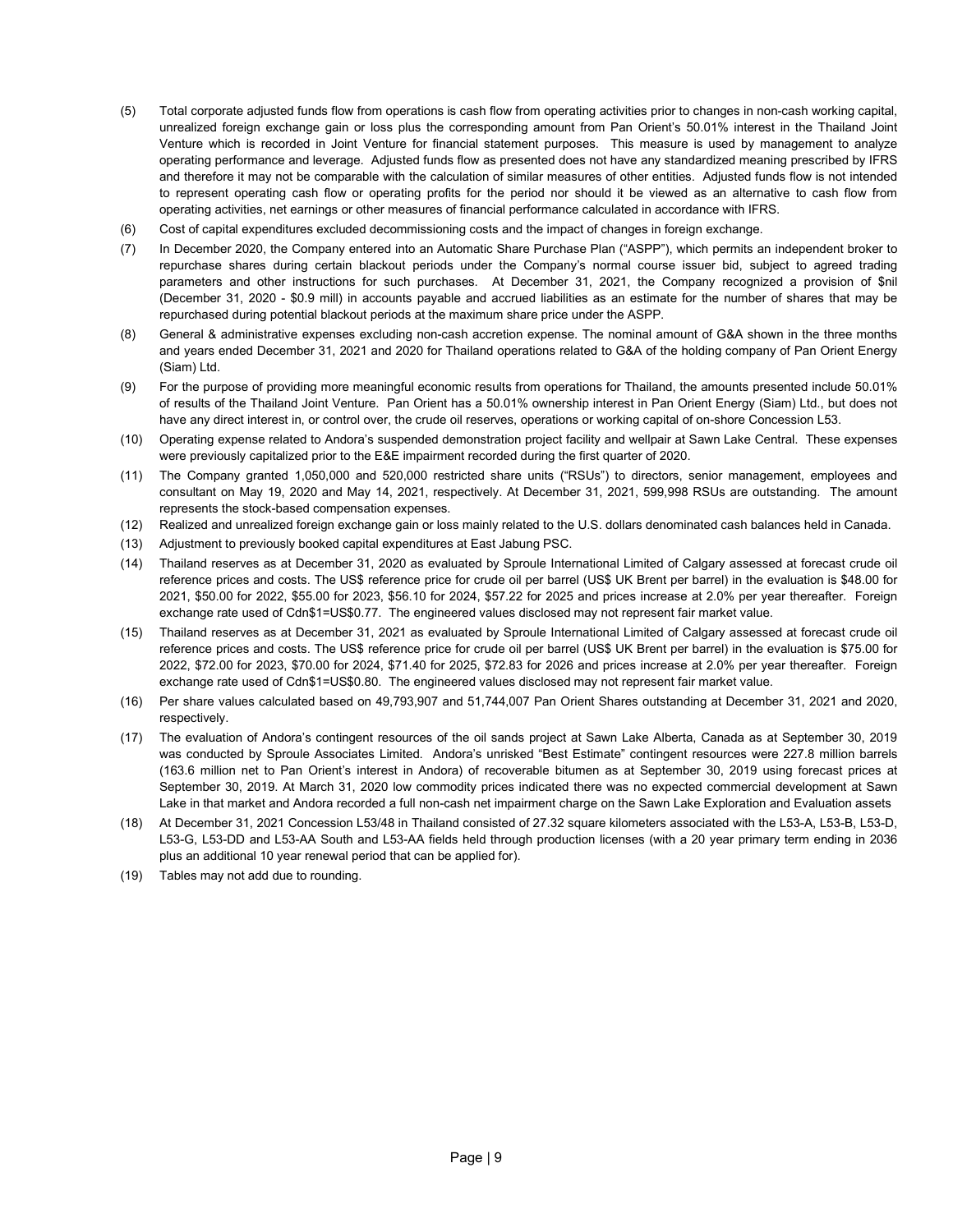## **HIGHLIGHTS**

Thailand (Pan Orient's 50.01% equity interest in the Thailand Joint Venture)

- $\triangleright$  Net to Pan Orient's 50.01% equity interest in the Thailand Joint Venture, oil sales from Concession L53 were 1,395 BOPD in 2021, an increase of 15% from 1,213 BOPD in 2020. The L53-DD10 and L53-DD11 appraisal wells were drilled in the L53- DD field and brought onto production in 2021. In addition, water disposal capacity at the L53-DD field was increased through conversion of the L53-DD8 well to a water disposal well and drilling of the L53-DD12 water disposal well.
- Adjusted Thailand funds flow from operations of \$20.4 million in 2021 (\$40.10 per barrel), with \$5.7 million (\$43.56 per barrel) in the fourth quarter, net to Pan Orient's 50.01% equity interest in the Thailand Joint Venture. During 2021, the realized price of Concession L53 crude oil was higher than the previous year by 56% as the Brent reference price increased 60%. Operating expenses in 2021 declined 27% to \$5.66 per barrel primarily due to increased water handling capacity for the L53- DD field and higher oil volumes.
- Net to Pan Orient's 50.01% equity interest in the Thailand Joint Venture, adjusted funds flow from Thailand operations of \$20.4 million in 2021 funded \$5.8 million of Thailand exploration and development activities and \$13.7 million of dividends from the Thailand Joint Venture to Pan Orient. Pan Orient's share of working capital and long-term deposits in Thailand at December 31, 2021 was \$5.0 million.
- December 31, 2021 reserves report assigned proved plus probable crude oil reserves of 2.3 million barrels (a decrease of 3%), net to Pan Orient's 50.01% equity interest in the Thailand Joint Venture, with an after tax net present value using forecast prices and costs discounted at 10% per year of \$54.1 million (an 39% increase). The 3% decrease in proved plus probable crude oil reserves results from 509,195 barrels of oil sales largely offset by a 445,809 barrel increase from positive technical revisions, economic factors and extension of fields. The 39% increase in the net present value is the result of the 31% increase average oil sales prices more than offsetting the 3% decrease in proved plus probable reserves.

Indonesia East Jabung Production Sharing Contract (Pan Orient is non-operator with a 49% ownership interest)

- The operator of the East Jabung Production Sharing Contract ("PSC") provided notice to the Government of Indonesia in January 2020 of withdrawal from the East Jabung PSC and is continuing to complete final steps to be taken for formal approval of the expiry from the Government of Indonesia, including reclamation requirements. Pan Orient is withdrawing from operations in Indonesia and the office in Jakarta was closed March 31, 2020.
- Activities of the Company in Indonesia for 2021 are reported as discontinued operations. Discontinued operations in Indonesia for 2021 were \$212 thousand of G&A expense, \$23 thousand in foreign exchange loss and \$165 thousand increase of impairment expense for the East Jabung PSC.

Sawn Lake (Operated by Andora Energy Corporation ("Andora"), in which Pan Orient has a 71.8% ownership)

 Since March 31, 2020, no Sawn Lake operating expenses or G&A have been capitalized. For 2021, Pan Orient reports total operating expense of \$279 thousand associated with the Sawn Lake suspended SAGD facility and wellpair.

## **Corporate**

- Total 2021 corporate adjusted funds flow from operations (including Pan Orient's 50.01% equity interest in the Thailand Joint Venture) of \$16.7 million (\$0.33 per share), with \$4.4 million (\$0.09 per share) in the fourth quarter of 2021. The 75% increase from \$9.5 million (\$0.18 per share) in 2020 is largely due to the Thailand Joint Venture with 56% higher realized prices of Concession L53 crude oil and 15% higher oil sales volume.
- ▶ Net income attributable to common shareholders was \$8.5 million (\$0.17 per share) for 2021 and \$3.0 million (\$0.06 per share) for the fourth quarter of 2021.
- Pan Orient repurchased 1,950,100 common shares in 2021 at an average price of \$0.87 per share (before the \$0.40 per share special distribution to Pan Orient shareholders in February 2022). There have been no shares repurchased in 2022 to date.
- $\triangleright$  Pan Orient had working capital and non-current deposits of \$32.1 million and no long-term debt at December 31, 2021. In addition, the Thailand Joint Venture had \$5.0 million in working capital and long-term deposits, net to Pan Orient's 50.01% equity interest, and Thailand funds flow from operations are expected to fund remaining development activities at Concession L53.
- At the Annual and Special Meeting of Shareholders January 18, 2022, shareholders approved the previously announced capital reorganization resulting in a \$0.40 per common share return of capital distribution to shareholders on February 10, 2022. The total amount of the distribution was \$19.9 million.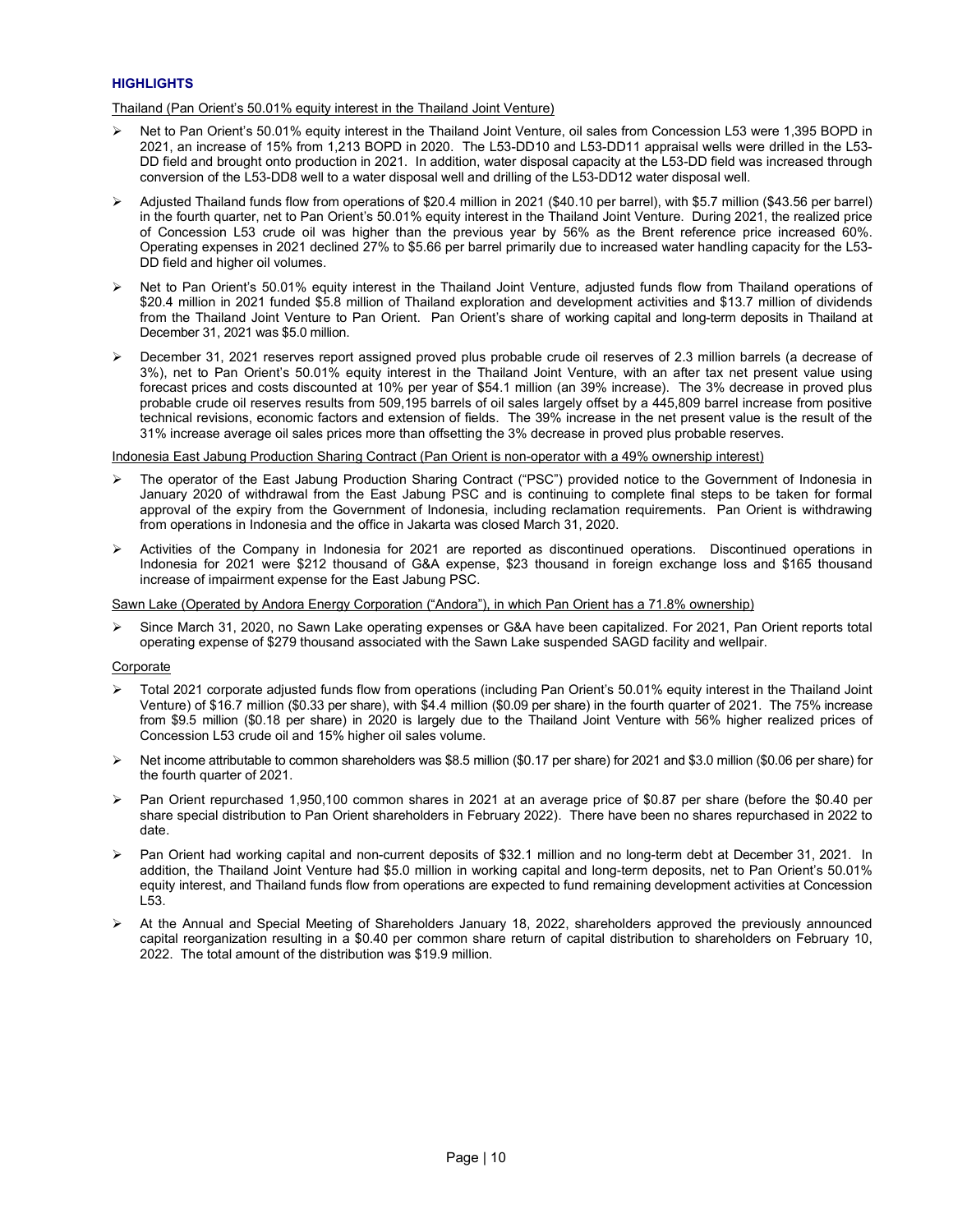## **CORPORATE**

In the fourth quarter of 2021, the Company announced a process to accelerate shareholder value given the mid to late stage development of Thailand, intention to minimize further investment into the Sawn Lake asset, and strength in current oil prices. This process will involve both the Thailand assets and the Sawn Lake, Canada assets and it is expected that there will be two distinct transactions due to the contrasting nature of the assets. It is intended that the proceeds from any potential sale of any of the assets will be paid or distributed to Pan Orient shareholders.

An updated December 31, 2021 independent reserves evaluation for Thailand on-shore Concession L53/48 of Pan Orient Energy (Siam) Ltd. was prepared at the end of January 2022 and financial statements for December 31, 2021 are now available. Both the Brent and Western Canada Select reference prices for oil have continued to increase. Pan Orient is reviewing alternatives and having discussions with interested parties to achieve value for Pan Orient shareholders. The outcome, timing and amount of potential transactions is uncertain at this time.

It is currently proposed that in the period after the sale of the Company's oil and gas interests, and the distribution of the vast majority of cash to shareholders, the Company will continue to pursue international oil and gas opportunities with a substantially scaled down cost structure.

## THAILAND

Pan Orient Energy (Siam) Ltd. is currently undertaking an approximately eight to ten well workover program with the aim of increasing oil production and take advantage of the current oil price environment.

## Net income from Thailand Joint Venture

The Company holds a 50.01% equity interest in Pan Orient Energy (Siam) Ltd. ("POS"), which is considered a Joint Venture under IFRS and is accounted for using the equity method. Pan Orient has a 50.01% ownership interest in Pan Orient Energy (Siam) Ltd., but does not have any direct interest in, or control over, the crude oil reserves, operations or working capital of Concession L53. Distributions received from the joint venture reduce the carrying amount of the investment whereas funding to the joint venture increases the carrying amount. The Company's profit or loss includes its share of the joint venture's profit or loss and the Company's other comprehensive income or loss includes its share of the joint venture's other comprehensive income or loss.

| Income from Joint Venture                | Three months ended December 31 |            |          |            |           | Year ended December 31 |          |            |
|------------------------------------------|--------------------------------|------------|----------|------------|-----------|------------------------|----------|------------|
| Pan Orient Energy (Siam) Ltd.            |                                | 2021       | 2020     |            | 2021      |                        | 2020     |            |
| (Net to Pan Orient 50.01%)               | <b>\$000s</b>                  | \$ per bbl | \$000s   | \$ per bbl | \$000s    | \$ per bbl             | \$000s   | \$ per bbl |
| Crude oil sales                          | 12.862                         | 98.03      | 7.810    | 56.95      | 43,123    | 84.69                  | 24.055   | 54.18      |
| Government royalty                       | (688)                          | (5.24)     | (419)    | (3.06)     | (2,308)   | (4.53)                 | (1,252)  | (2.82)     |
| Transportation expense                   | (316)                          | (2.41)     | (314)    | (2.29)     | (1,208)   | (2.37)                 | (1,005)  | (2.26)     |
| Operating expense                        | 766)                           | (5.84)     | (1,094)  | (7.98)     | (2,883)   | (5.66)                 | (3, 424) | (7.71)     |
| Field netback                            | 11,092                         | 84.54      | 5.983    | 43.63      | 36,724    | 72.12                  | 18,374   | 41.38      |
| General and administrative expense       | (267)                          | (2.03)     | (297)    | (2.17)     | (864)     | (1.70)                 | (938)    | (2.11)     |
| Foreign exchange gain (loss)             |                                | 0.03       |          | 0.03       | (36)      | (0.07)                 | 46       | 0.10       |
| Interest income                          |                                |            |          | 0.01       |           | 0.00                   |          | 0.02       |
| Current income tax expense               | (5,097)                        | (38.85)    | (2, 456) | (17.91)    | (15, 360) | (30.17)                | (4,997)  | (11.25)    |
| Adjusted funds flow from operations      | 5,730                          | 43.69      | 3.234    | 23.59      | 20,466    | 40.20                  | 12.492   | 28.13      |
| Depletion, depreciation and amortization | (1, 845)                       | (14.06)    | (2, 474) | (18.04)    | (8,537)   | (16.77)                | (9,276)  | (20.89)    |
| Accretion                                | (16)                           | (0.12)     | (10)     | (0.07)     | (47)      | (0.09)                 | (34)     | (0.08)     |
| Deferred tax recovery (expense)          | 614                            | 4.68       | 831      | 6.06       | 1,280     | 2.51                   | (90)     | (0.20)     |
| Net income                               | 4.483                          | 34.18      | 1,581    | 11.54      | 13,162    | 25.85                  | 3,092    | 6.96       |
| Amortization of fair value adjustment    | (225)                          | (1.71)     | (287)    | (2.09)     | (1,016)   | (2.00)                 | (1.186)  | (2.67)     |
| Net income from Joint Venture            | 4,258                          | 32.47      | 1.294    | 9.45       | 12,146    | 23.86                  | 1.906    | 4.29       |

Note: Tables may not add due to rounding

#### Crude oil revenue earned within Thailand Joint Venture, net to Pan Orient 50.01% equity interest

Oil sales from Concession L53 in Thailand averaged 1,426 and 1,395 BOPD during the three months and year ended December 31, 2021 compared to 1,491 and 1,213 BOPD during the three months and year ended December 31, 2020.

Oil sales revenue from Concession L53 was \$12.9 million and \$43.1 million for the three months and year ended December 31, 2021 compared to \$7.8 million and \$24.1 million during the same periods of 2020. Oil revenue for the three months ended December 31, 2021 were higher than in 2020 due to higher production and realized prices. The realized price per barrel was \$98.03 and \$84.69 for the three months and year ended December 31, 2021 compared to \$56.95 and \$54.18 during the same comparative periods in 2020. The realized sales price from the Thailand Joint Venture was 97% and 95% of the Brent reference price during the three months and year ended December 31, 2021, respectively.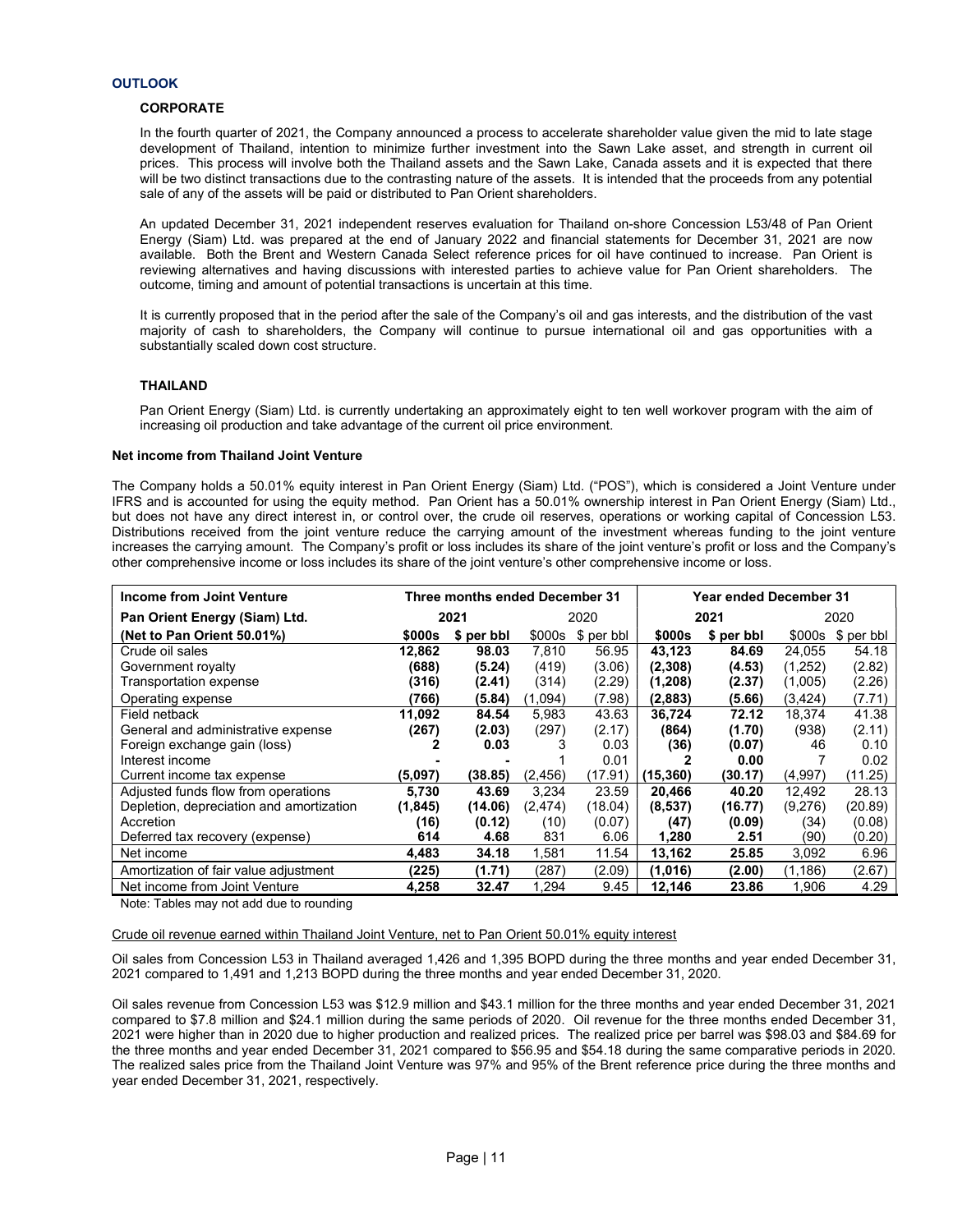## Royalties expense incurred within Thailand Joint Venture, net to Pan Orient 50.01% equity interest

Royalties on Concession L53 are paid to the Thailand government and are based on production volumes per concession ranging from 5% on production of less than 2,000 BOPD to 15% on production over 20,000 BOPD.

## Production and operating expense incurred within Thailand Joint Venture, net to Pan Orient 50.01% equity interest

Production and operating expense was \$0.8 million (\$5.84 per barrel) and \$2.9 million (\$5.66 per barrel) for the three months and year ended December 31, 2021 compared to \$1.1 million (\$7.98 per barrel) and \$3.4 million (\$7.71 per barrel) during the same periods of 2020. Operating expenses decreased due to lower water hauling coasts as a result of L53-DD and L53-DD12 wells for water injections.

## Tax expense incurred within Thailand Joint Venture, net to Pan Orient 50.01% equity interest

Petroleum income tax in Thailand Joint Venture is 50% of taxable income which is calculated based on adjusted funds flow from operations less capital expenditures (deductible at varying rates), special remuneratory benefit tax ("SRB"), and other permitted deductions. Current income tax expense was \$5.1 million and \$15.4 million for the three months and year ended December 31, 2021 compared to \$2.5 million and \$5.0 million during the same periods of 2020. Current income tax increased due to higher taxable income resulted from higher oils sales and realized prices in 2021.

Thailand SRB is a tax at sliding scale rates of 0 - 75% applied on a concession-by-concession basis to petroleum profits as defined in Thai tax legislation which includes deductions for expenses and capital spent. The rate is principally determined by revenue for the concession (production and pricing) but is subject to other adjustments such as changes in Thailand's consumer and wholesale price indices and cumulative meters drilled on the concession. There was no SRB tax paid since inception to date for Concessions L53 and because of the numerous factors involved in the SRB calculation, it is uncertain if SRB will be payable on the concession. Given the recent high price of crude oil, there is an increased chance of SRB tax in 2022.

## Depletion, Depreciation & Amortization ("DD&A") incurred within Thailand Joint Venture, net to Pan Orient 50.01% equity interest

Depletion is provided on costs accumulated using the unit-of production method based on an independent engineering estimate of the Thailand Joint Venture's share of proved plus probable reserves, before royalties. DD&A was \$14.06 and \$16.77 per barrel for the three months and year ended December 31, 2021 compared to \$18.04 and \$20.89 per barrel for the three months and year ended December 31, 2020. On a per barrel basis, the DD&A was overall lower in 2021 than in 2020 due to lower cost base subject to depletion.

## General and Administrative ("G&A") Expenses

|                                                                                                                         | Three months ended |              | Year ended  |              |  |
|-------------------------------------------------------------------------------------------------------------------------|--------------------|--------------|-------------|--------------|--|
|                                                                                                                         | December 31        |              | December 31 |              |  |
| (\$thousands)                                                                                                           | 2021               | $2020^{(1)}$ | 2021        | $2020^{(1)}$ |  |
| $Canada^{(1)(2)}$                                                                                                       | 569                | 546          | 2,064       | 2,070        |  |
| Thailand (excluding Thailand Joint Venture)                                                                             | 19                 | 9            | 47          | 30           |  |
| G&A expense from continuing operations                                                                                  | 588                | 555          | 2.111       | 2,100        |  |
| G&A expense from discontinued operations – Indonesia                                                                    | 45                 | 61           | 212         | 284          |  |
| Share of G&A from Thailand Joint Venture                                                                                | 283                | 297          | 911         | 938          |  |
| Total G&A attributable to the economic interests of Pan<br>Orient (including 50.01% interest in Thailand Joint Venture) | 916                | 913          | 3.234       | 3,322        |  |

(1) G&A, net of overhead recoveries (portion of Pan Orient's G&A expenses charged by Andora, as operator, to the Sawn Lake joint venture operations and capital projects. Overhead recoveries were \$28 thousand for the years ended December 31, 2021 and 2020.

(2) Excludes capitalized G&A which is allocated to capital projects represents compensation and other directly attributable costs associated with property acquisition, and exploration and development activities. No G&A is capitalized in 2021 and capitalized G&A in 2020 relates to exploration and development activities at the Company's heavy oil demonstration project in Canada in the first quarter of 2020. Subsequent to the impairment of these assets, no G&A is being capitalized.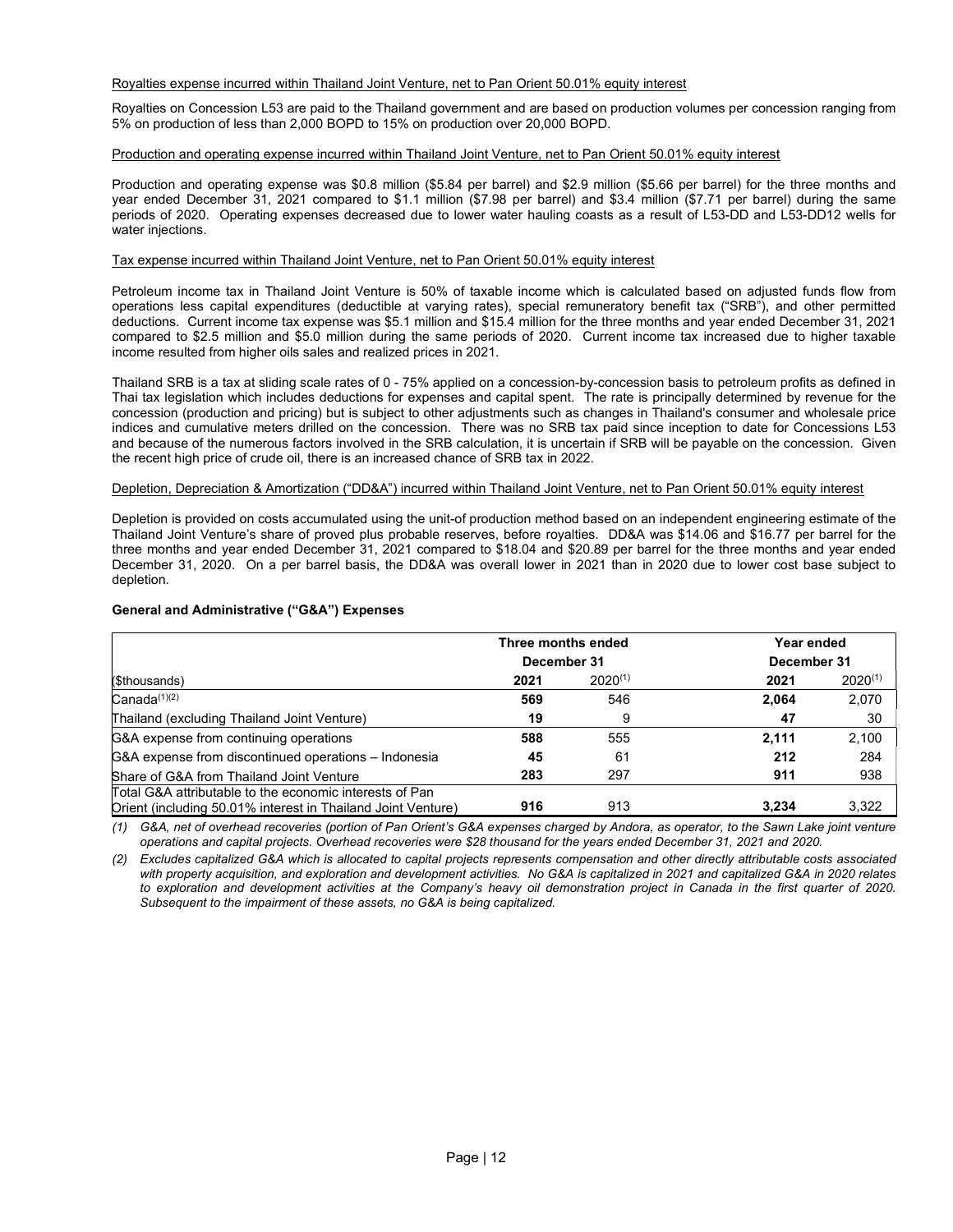## Capital Expenditures

|                                                          | Three months ended December 31 |            |        |         | Year ended December 31 |         |        |            |
|----------------------------------------------------------|--------------------------------|------------|--------|---------|------------------------|---------|--------|------------|
|                                                          |                                | 2021       | 2020   |         | 2021                   |         | 2020   |            |
|                                                          |                                | <b>Net</b> |        | Net     |                        | Net     |        | <b>Net</b> |
|                                                          |                                | wells      |        | wells   |                        | wells   |        | wells      |
| Capital expenditures $(1)$                               | \$000s                         | drilled    | \$000s | drilled | \$000s                 | drilled | \$000s | drilled    |
| Canada                                                   |                                |            |        |         |                        |         | 85     |            |
| Share of Thailand joint venture capital expenditures (2) | 853                            |            | 1.644  | 0.5     | 5,803                  | 1.5     | 10.248 | 4          |
| Total capital expenditures attributable to the economic  |                                |            |        |         |                        |         |        |            |
| interest of Pan Orient (including 50.01% interest in     |                                |            |        |         |                        |         |        |            |
| Thailand Joint Venture)                                  | 853                            |            | 1.644  | 0.5     | 5.803                  | 1.5     | 10.333 |            |

(1) Excluded decommissioning costs and the impact of changes in foreign currency translation.

(2) Pan Orient's 50.01% share of capital expenditures in the Thailand Joint Venture are accounted for using the equity method as an Investment in Joint Venture. Pan Orient has a 50.01% ownership interest in Pan Orient Energy (Siam) Ltd., but does not have any direct interest in, or control over, the crude oil reserves or operations of on-shore Concession L53.

#### Thailand

Capital expenditures related to Thailand Joint Venture were \$5.8 million for 2021 consisting of drilling 3 wells (1.5 wells net to Pan Orient) at DD-10, DD-11 and DD12 wells, workover activities, site construction, equipment inventory purchases, capitalized general and administrative expenses and other development activities.

## Liquidity and Capital Resources

Pan Orient's capital program, including the 50.01% share of the Thailand Joint Venture, was \$5.8 million for the year ended December 31, 2021 and was financed from existing working capital and adjusted funds flow from operations, including the Thailand Joint Venture. At December 31, 2021, the Company's working capital plus non-current deposits was \$32.1 million compared to \$23.6 million at December 31, 2020. The Company had estimated outstanding capital commitments of \$1.1 million at December 31, 2021. In addition to Pan Orient's consolidated working capital and non-current deposits, its investment in the Thailand Joint Venture includes \$5.0 million of its share of working capital and non-current deposits and \$2.3 million of equipment inventory to be utilized for future operations of the Thailand Joint Venture.

Non-current deposits of \$0.6 million at December 31, 2021 consisted of deposits placed with the Alberta energy regulator in Canada for the interests of Andora at Sawn Lake. The estimated decommissioning provision for Andora at December 31, 2021 for wells and facilities in Canada is \$1.2 million. The estimated decommissioning provision for Indonesia discontinued operations at December 31, 2021 is \$1.0 million.

## Share Capital

| Outstanding (thousands) | March 15, 2022 | December 31, 2021 | December 31, 2020 |
|-------------------------|----------------|-------------------|-------------------|
| Common shares           | 49.794         | 49.794            | 51.744            |
| Stock options           | 2.865          | 2.865             | 2,935             |
| Total                   | 52,659         | 52.659            | 54,679            |

In May 2021, the Company renewed its normal course issuer bid through the TSX-V to continue the ability to purchase its common shares. Under the terms of the bid, Pan Orient is authorized to purchase, for cancellation, up to 3,920,884 of its common shares (10% of the public float), subject to a maximum of 997,620 common shares (2% of the 49,881,007 issued and outstanding common shares) during any 30 day period. The ability to purchase common shares under the bid commenced on May 21, 2021 and ends one year after commencement or on the earlier date on which Pan Orient has either acquired the maximum number of common shares specified above or otherwise decided not to make any further purchases. The Company filed a notice with the TSX-V containing the Form 5G – "Notice of intention to make a normal course issuer bid" and shareholders can obtain a copy of the notice, without charge, by contacting the Company.

In December 2020, the Company entered into an Automatic Share Purchase Plan ("ASPP"), which permits an independent broker to repurchase shares during certain blackout periods under the Company's normal course issuer bid, subject to agreed trading parameters and other instructions for such purchases. At December 31, 2021, the Company recognized a provision of \$nil million (December 31, 2020 - \$0.9 million) in accounts payable and accrued liabilities as an estimate for the number of shares that may be repurchased during potential blackout periods at the maximum share price under the ASPP.

During the year ended 2021, the Company has repurchased 1,950,100 shares at an average price of \$0.87 per share under the normal course issuer bid which included 1,671,500 shares at an average price of \$0.87 per share repurchased under the ASPP.

In February 2022, the Company paid a \$0.40 per share special distribution to shareholders following shareholder approval of a reorganization of the Company's share capital., The record date for the return of capital distribution was February 2, 2022 and the payment date was February 10, 2022. The amount paid on February 10, 2022 was \$19.9 million.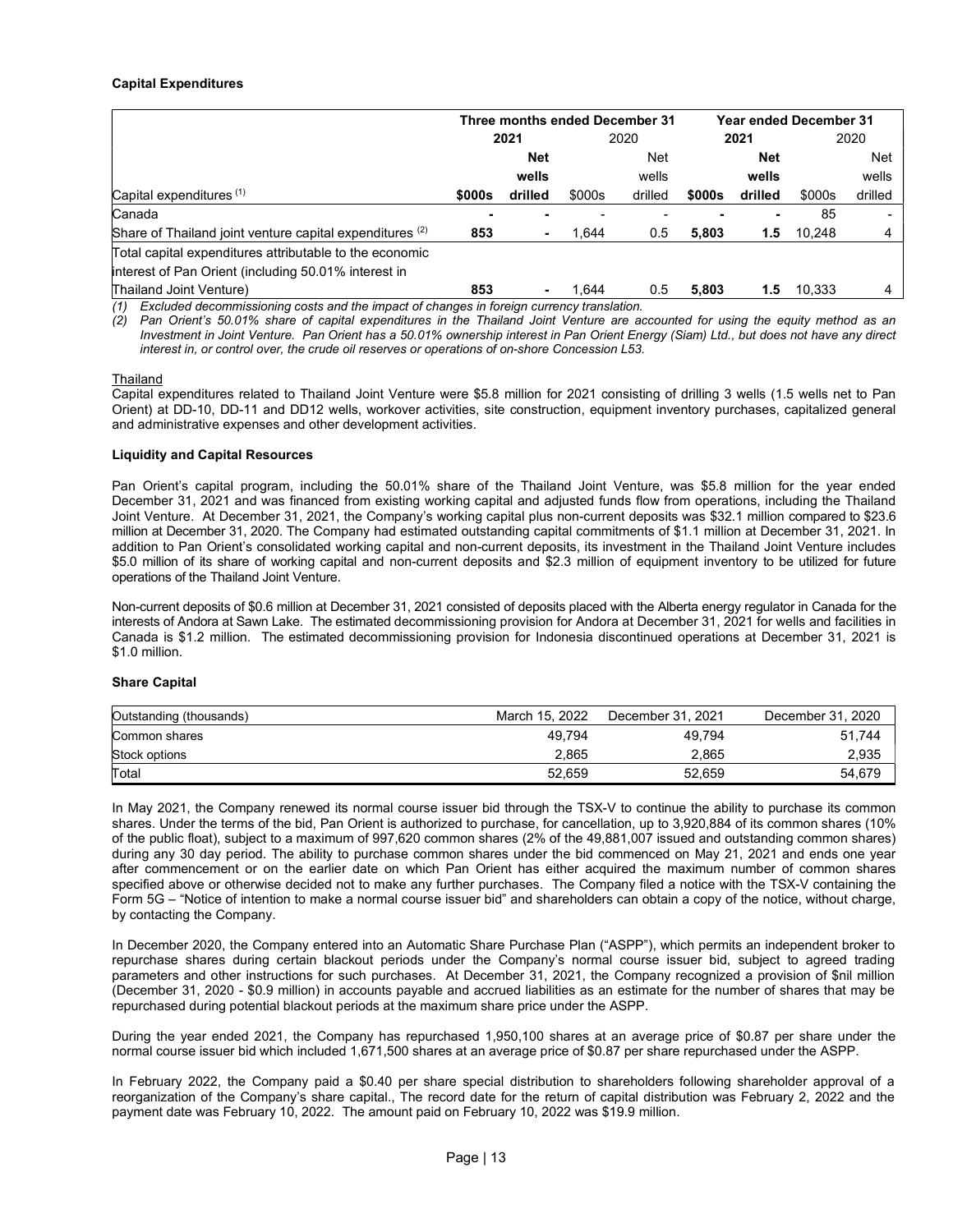On May 14, 2021, the Company granted 520,000 restricted share units ("RSUs") to its directors, senior management, employees and consultant. The vesting period of the RSUs granted in 2021 is one-half 6 months after the grant date (November 14, 2021) and onehalf 12 months after the grant date (May 14, 2022). The RSUs will be paid out based on the fair market value on each vesting date in cash. Fair market value of shares means (a) the average closing price for such shares on the TSX-V Exchange for the ten trading days on which the shares traded immediately preceding the relevant date or (b) if the Board of Directors specifically so determines, the closing market price for such shares on the TSX-V Exchange on the relevant date.

The Company settled the vested portion of the RSUs with cash in 2021. At December 31, 2021, the Company recorded \$0.4 million in accrued liabilities related to the RSUs which was based on the Company's closing share price of \$1.16 per share on TSX-V Exchange on December 31, 2021. Subsequent to December 31, 2021, as a result of the \$0.40 per common share return of capital to shareholders, the Company also made a cash payment of \$0.40 per RSU to holders of 599,998 RSUs outstanding, or \$0.2 million.

On July 28, 2021, Andora issued 9.8 million stock options to its directors, officers, and employee with an exercise price of \$0.01 per share. One third of the options vests immediately, one third of the options will vest each year thereafter and all options expire in 4 years. Of the \$9.8 million Andora options, 5.3 million options were issued to directors, officers, and employee of Pan Orient.

## Foreign Exchange

The Company's reporting currency is the Canadian dollar and its functional currencies are the Canadian dollar, the Thai baht and the U.S. dollar. In each reporting period, the changes in the values of the Thai baht and U.S. dollar relative to the Company's reporting currency are recognized. The period end rates used to translate the Company's Thai baht and U.S. dollar denominated financial statement items for the reporting periods as specified are as follows:

|                             | 2021  |       |                |       |       | 2020  |       |       |
|-----------------------------|-------|-------|----------------|-------|-------|-------|-------|-------|
|                             | Q4    | Q3    | Q <sub>2</sub> | Q1    | Q4    | Q3    | Q2    | Q1    |
| Rate at end of period       |       |       |                |       |       |       |       |       |
| Thai baht / Cdn \$ exchange | 25.76 | 26.24 | 25.47          | 24.47 | 23.09 | 23.27 | 22.25 | 22.74 |
| Cdn \$ / US \$ exchange     | 1.27  | 1.27  | 1.24           | .26   | 1.27  | 1.33  | 1.36  | 1.42  |

The Company holds U.S. dollars within Canada to meet U.S. dollar cash requirements of its foreign operations and at December 31, 2021 the Company held \$14.4 million (December 31, 2020: \$16.6 million) denominated in U.S. dollars as cash and cash equivalents.

Thailand Joint Venture operations use Thai baht as their functional currencies for reporting. The currency is translated into Canadian dollars at each reporting period end with the unrealized translation gain or loss recognized in accumulated other comprehensive income or loss ("AOCI" or "AOCL").

Accumulated Other Comprehensive Income or Loss in the consolidated statement of financial position is reported as follows:

|                                                                      | Three months ended |       | Year ended  |       |  |
|----------------------------------------------------------------------|--------------------|-------|-------------|-------|--|
|                                                                      | December 31        |       | December 31 |       |  |
| (\$thousands)                                                        | 2021               | 2020  | 2021        | 2020  |  |
| AOCI (AOCL), beginning of period                                     | (699)              | 2.067 | 2.268       | 2,903 |  |
| Foreign currency translation gain (loss) from Thailand Joint Venture | 332                | 201   | (2,635)     | (635) |  |
| AOCI (AOCL), end of period                                           | (367)              | 2.268 | (367)       | 2,268 |  |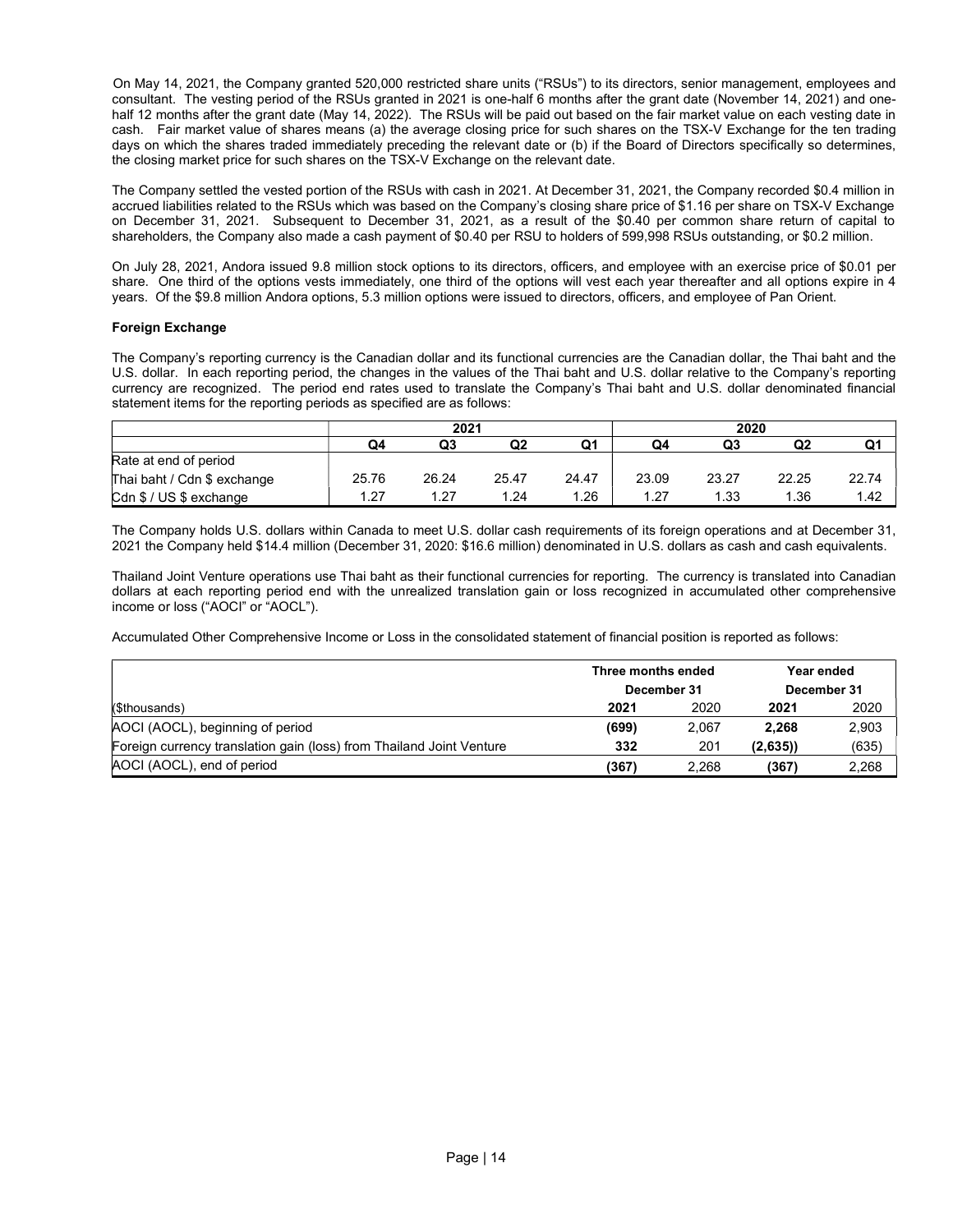## Selected Annual Information

|                                                                                 | <b>Years Ended December 31</b> |                |                |  |
|---------------------------------------------------------------------------------|--------------------------------|----------------|----------------|--|
| \$thousands, except for per barrel and per share amounts                        | 2021                           | 2020           | 2019           |  |
| Oil revenue before royalties, included in Thailand Joint Venture <sup>(1)</sup> | 43,123                         | 24,055         | 28,882         |  |
| Average daily oil sales (BOPD)                                                  | 1,395                          | 1,213          | 1,060          |  |
| Average oil sales price (Cdn\$/bbl)                                             | \$84.69                        | \$54.18        | \$74.65        |  |
| Total corporate adjusted funds flow (used in) operations by region (2)          |                                |                |                |  |
| Canada                                                                          | (3,329)                        | (3,310)        | (2,692)        |  |
| Thailand $(3)$                                                                  | (47)                           | (30)           | (41)           |  |
| From continuing operations                                                      | (3, 376)                       | (3,340)        | (2,733)        |  |
| Indonesia - Discontinued operations                                             | (400)                          | 395            | (392)          |  |
| Share of Thailand Joint Venture                                                 | 20,466                         | 12,492         | 19,984         |  |
| Total corporate adjusted funds flow from operations (2)                         | 16,690                         | 9,547          | 16,859         |  |
| Per share – basic and diluted                                                   | \$0.33                         | \$0.18         | \$0.31         |  |
|                                                                                 |                                |                |                |  |
| Cash flow used in operating activity continuing operations $(4)(5)$             | (3,050)                        | (1,942)        | (1,692)        |  |
| Per share – basic and diluted                                                   | \$ (0.06)                      | \$ (0.04)      | \$ (0.03)      |  |
| Cash flow used in operating activity discontinued operations (4) (5)            | (153)                          | (684)          | (862)          |  |
| Per share – basic and diluted                                                   | \$ (0.00)                      | \$ (0.01)      | \$ (0.02)      |  |
|                                                                                 |                                |                |                |  |
| Net income (loss) attributable to common shareholders                           |                                |                |                |  |
| From continuing operations                                                      | 9,511                          | (59, 904)      | 2,198          |  |
| From discontinued operations - Indonesia                                        | (1,032)                        | 273            | (27, 502)      |  |
| Net income (loss) attributable to common shareholders                           | 8,479                          | (59, 631)      | (25, 304)      |  |
| Per share – basic and diluted                                                   | \$0.17                         | \$(1.13)       | \$ (0.46)      |  |
|                                                                                 |                                |                |                |  |
| Total assets                                                                    | 60,708                         | 56,233         | 146,656        |  |
| <b>Total current liabilities</b>                                                | 4,117<br>1,236                 | 3,855<br>2,081 | 4,003<br>7,253 |  |
| Total non-current liabilities                                                   | 31,472                         | 22,968         | 21,554         |  |
| Working capital                                                                 |                                |                | 22,158         |  |
| Working capital plus non-current deposits<br>Long-term debt                     | 32,084                         | 23,577         |                |  |
|                                                                                 |                                |                |                |  |
| Capital expenditures                                                            |                                |                |                |  |
| Canada                                                                          |                                | 85             | 604            |  |
| Indonesia – Discontinued Operations $(5)$                                       |                                |                | 12,229         |  |
| Share of capital expenditures from Thailand Joint Venture (1)                   | 5,803                          | 10,248         | 9,113          |  |
| Total capital expenditures                                                      | 5.803                          | 10,333         | 21,946         |  |
| Weighted average shares outstanding                                             |                                |                |                |  |
| Basic                                                                           | 50,152                         | 52,789         | 54,958         |  |
| <b>Diluted</b>                                                                  | 50,152                         | 52,789         | 54,958         |  |
| Shares outstanding                                                              |                                |                |                |  |
| Basic                                                                           | 49,794                         | 51,744         | 54,496         |  |
| <b>Diluted</b>                                                                  | 49,794                         | 51,744         | 54,496         |  |

(1) The Company holds a 50.01% interest in Pan Orient Energy (Siam) Ltd., which is considered a Joint Venture under IFRS and is accounted for using the equity method. Initial recognition of the investment in Joint Venture was recorded at fair value. The carrying amount is subsequently increased or decreased to recognize the Company's share of the profit or loss from the joint venture. Distributions received from the joint venture reduce the carrying amount of the investment whereas funding to the joint venture increase the carrying amount. The Company's profit or loss includes its share of the joint venture's profit or loss and the Company's other comprehensive income includes its share of the joint venture's other comprehensive income or loss.

(2) Total corporate adjusted funds flow from operations is cash flow from operating activities prior to changes in non-cash working capital, decommissioning expenditures, unrealized foreign exchange gain or loss plus the corresponding amount from Pan Orient's 50.01% interest in the Thailand Joint Venture which is recorded in Joint Venture for financial statement purposes. This measure is used by management to analyze operating performance and leverage. Adjusted funds flow as presented does not have any standardized meaning prescribed by IFRS and therefore it may not be comparable with the calculation of similar measures of other entities. Adjusted funds flow is not intended to represent operating cash flow or operating profits for the period nor should it be viewed as an alternative to cash flow from operating activities, net earnings or other measures of financial performance calculated in accordance with IFRS.

(3) The nominal amount of adjusted fund flow used in operations shown for Thailand operations related to G&A of the holding company of Pan Orient Energy (Siam) Ltd.

(4) As set out in the Consolidated Statements of Cash Flows in the Consolidated Financial Statements of Pan Orient Energy Corp.

(5) The East Jabung PSC expired in January 2020 and the operator is determining final steps to be taken for formal approval of the expiry from the Government of Indonesia, including reclamation requirements. Pan Orient is withdrawing from operations in Indonesia and the office in Jakarta was closed March 31, 2020. For accounting purposes, the operation in Indonesia for accounting purposes is considered a discontinued operation for 2020 onwards and the amounts presented for 2019 have been updated for comparative purposes.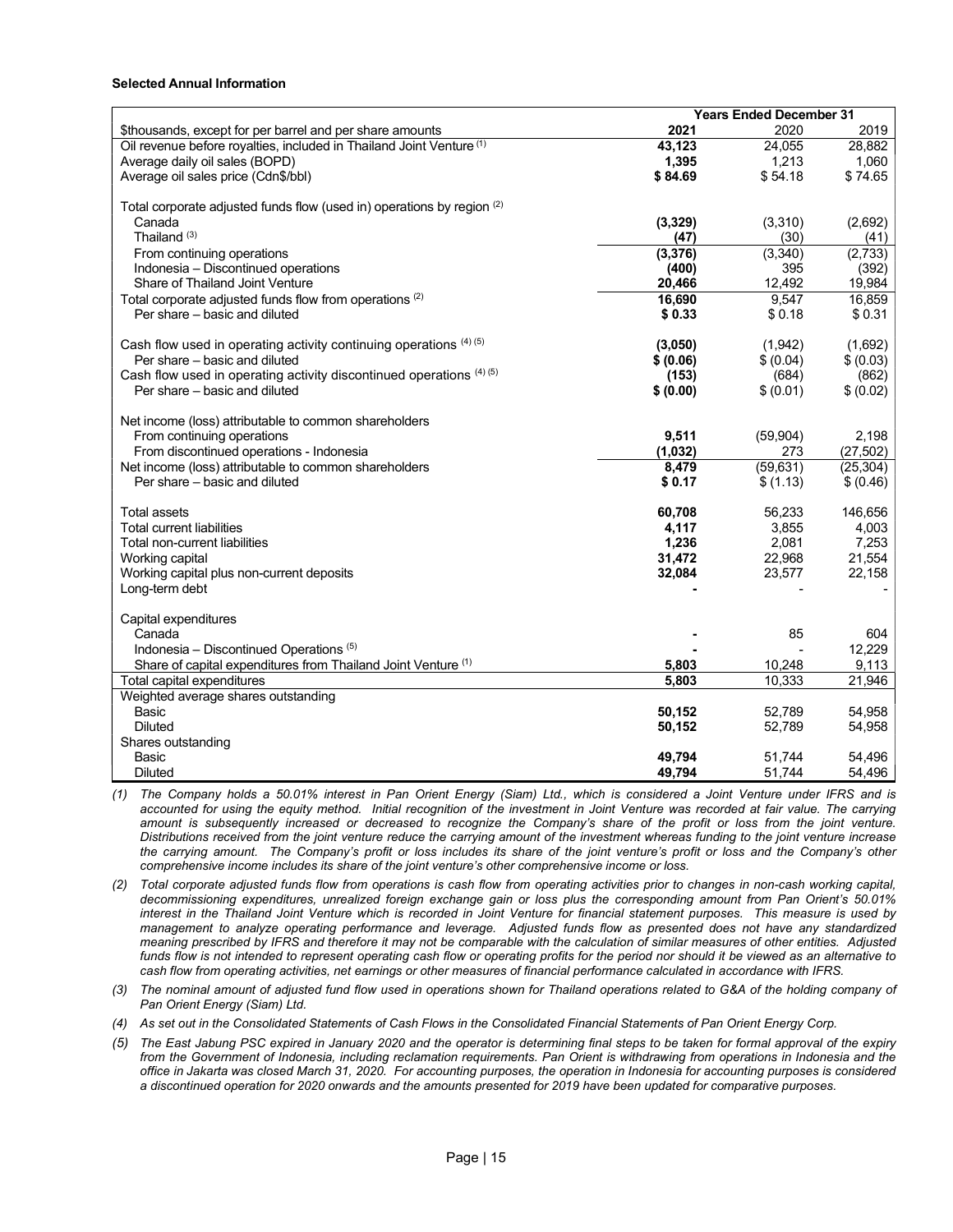## Summary of Quarterly Results

|                                                           | 2021     |                |         |                | 2020    |                |         |                |
|-----------------------------------------------------------|----------|----------------|---------|----------------|---------|----------------|---------|----------------|
|                                                           | Q4       | Q <sub>3</sub> | Q2      | Q <sub>1</sub> | Q4      | Q <sub>3</sub> | Q2      | Q <sub>1</sub> |
| Financial (\$thousands) except as indicated (1)           |          |                |         |                |         |                |         |                |
| Interest revenue                                          | 13       | 17             | 12      | 6              | 18      | 69             | 23      | 109            |
| Cash flow used in operating activity, continuing          |          |                |         |                |         |                |         |                |
| operations <sup>(2)</sup>                                 | (1, 212) | (227)          | (620)   | (991)          | (597)   | (355)          | (591)   | (399)          |
| Cash flow from (used in) operating activity, discontinued |          |                |         |                |         |                |         |                |
| operations <sup>(2)</sup>                                 | (10)     | (7)            | (103)   | (33)           | (46)    | (42)           | (181)   | (415)          |
| Total assets                                              | 60,708   | 57,512         | 54,799  | 54,427         | 56,233  | 56,879         | 58,967  | 60,643         |
| Working capital & non-current deposits                    | 32,048   | 28,443         | 29,542  | 23,415         | 23,577  | 26,411         | 24,801  | 26,386         |
| Shares outstanding (thousands)                            | 49,794   | 49,794         | 49,881  | 50,303         | 51,744  | 52,077         | 52,175  | 53,400         |
| Net income (loss) from continuing operations (3)          | 3,190    | 3,643          | 1,518   | 1,160          | (463)   | (1,052)        | (1,737) | (56, 652)      |
| Net income (loss) from discontinued operations (3)        | (239)    | (771)          | (2)     | (20)           | 46      | (11)           | 703     | (465)          |
| Total net income (loss) (3)                               | 2,951    | 2,872          | 1,516   | 1,140          | (417)   | (1,063)        | (1,034) | (57, 117)      |
| Per share basic and diluted (\$)                          | 0.06     | 0.06           | 0.03    | 0.02           | (0.04)  | (0.02)         | (0.02)  | (1.05)         |
| Operations (\$thousands), including 50.01% equity         |          |                |         |                |         |                |         |                |
| interest in Thailand Joint Venture                        |          |                |         |                |         |                |         |                |
| Daily oil sales (BOPD) net to Pan Orient (4)              | 1,426    | 1,402          | 1,399   | 1,353          | 1,491   | 1,114          | 1,060   | 1,186          |
| Total corporate adjusted funds flow from operations (5)   | 4,420    | 5,008          | 3,880   | 3,382          | 1,528   | 2,410          | 1,205   | 4,404          |
| Capital expenditures ${}^{(6)}$                           | 853      | 1,273          | 1,848   | 1,829          | 1,644   | 3,410          | 1,415   | 3,864          |
| Total corporate adjusted funds flow from (used in)        |          |                |         |                |         |                |         |                |
| operations (\$/bbl) (5)                                   |          |                |         |                |         |                |         |                |
| Realized crude oil price                                  | 98.03    | 88.74          | 78.43   | 73.82          | 56.95   | 53.38          | 40.49   | 63.63          |
| Royalties                                                 | (5.24)   | (4.74)         | (4.23)  | (3.93)         | (3.06)  | (2.77)         | (2.02)  | (3.28)         |
| Transportation & operating                                | (8.25)   | (7.67)         | (7.74)  | (8.61)         | (10.27) | (10.24)        | (10.16) | (9.19)         |
| Field Netback - Thailand Joint Venture                    | 84.54    | 76.33          | 66.47   | 61.27          | 43.63   | 40.37          | 28.31   | 51.16          |
| Operating expense - Andora <sup>(7)</sup>                 | (0.45)   | (0.64)         | (0.76)  | (0.35)         | (0.39)  | (0.91)         | (0.65)  |                |
| General and administrative <sup>(8)</sup>                 | (6.81)   | (5.63)         | (5.76)  | (6.71)         | (6.65)  | (7.07)         | (8.53)  | (7.99)         |
| Stock-based compensation expense on restricted            |          |                |         |                |         |                |         |                |
| share units                                               | (2.86)   | (2.15)         | (1.99)  | (0.81)         | (1.14)  | (1.48)         | (0.78)  |                |
| Exploration expense (recovery)                            | (1.25)   | 0.02           | (0.02)  | (0.01)         | 0.01    | 0.02           | 6.97    |                |
| Interest income                                           | 0.10     | 0.14           | 0.10    | 0.05           | 0.15    | 0.67           | 0.30    | 1.01           |
| Foreign exchange gain (loss)                              | (0.74)   | 3.72           | (2.20)  | (1.77)         | (6.55)  | (4.08)         | (7.70)  | 11.51          |
| Current income tax expense                                | (38.85)  | (32.43)        | (25.36) | (23.90)        | (17.91) | (4.00)         | (5.42)  | (14.90)        |
| Total corporate adjusted funds flow from operations       | 33.68    | 39.36          | 30.49   | 27.78          | 11.15   | 23.52          | 12.49   | 40.79          |

(1) Amounts presented were set out in the Consolidated Financial Statements of Pan Orient Energy Corp.

(2) Activities of the Company in Indonesia are reported in 2020 as discontinued operations.

(3) Net income (loss) attributed to common shareholders.

(4) Oil revenue generated within the Thailand Joint Venture, net to Pan Orient.

- (5) Total corporate adjusted funds flow from operations is cash flow from operating activities prior to changes in non-cash working capital, unrealized foreign exchange gain or loss, settlement of decommissioning provision plus the corresponding amount from Pan Orient's 50.01% interest in the Thailand Joint Venture which is recorded in Investment in Joint Venture for financial statement purposes and funds flow from (used in) operations from discontinued operation in Indonesia. This measure is used by management to analyze operating performance and leverage. Adjusted funds flow as presented does not have any standardized meaning prescribed by IFRS and therefore it may not be comparable with the calculation of similar measures of other entities. Adjusted funds flow is not intended to represent operating cash flow or operating profits for the period nor should it be viewed as an alternative to cash flow from operating activities, net earnings or other measures of financial performance calculated in accordance with IFRS.
- (6) Including the 50.01% interest in the Thailand Joint Venture and discontinued operations in Indonesia. Excluding decommissioning costs and impact of change in foreign exchange rates.
- (7) Operating expense related to Andora's suspended demonstration project facility and well pair at Sawn Lake Central. These expenses were previously capitalized prior to the E&E impairment recorded during the first quarter of 2020.
- (8) General and administrative costs excluding accretion expense on decommissioning costs.
- (9) Tables may not add due to rounding.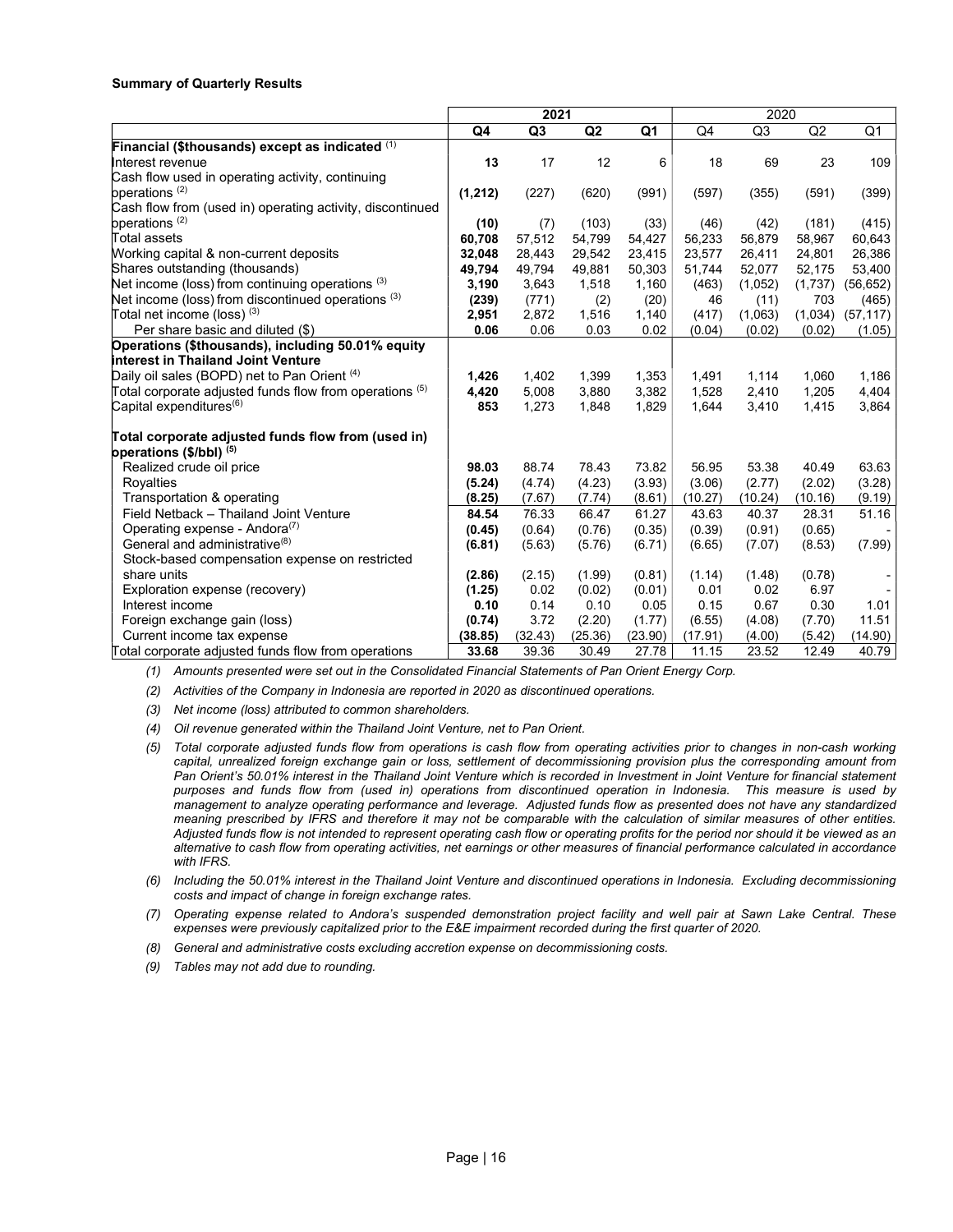Q1 2020 – Total corporate adjusted funds flow from operations of \$4.4 million. Net to Pan Orient's 50.01% equity interest in the Thailand Joint Venture, adjusted funds flow from operations of \$3.7 million with average daily oil sales from Concession L53 of 1,186 BOPD (\$34.11 per barrel) and working capital and long-term deposits at March 31, 2020 of \$5.9 million. Net loss attributable to common shareholders was \$57.1 million (\$1.05 loss per share) for the quarter. The Company reported a \$85.8 million on Sawn Lake Exploration and Evaluation assets in the first quarter of 2020 offset by the associated \$5.6 million reduction in deferred tax liabilities for a net impairment expense of \$80.2 million. The net impairment charge of \$80.2 million is reported as \$57.6 million attribution to common shareholders of Pan Orient and \$22.6 million attributable to the non-controlling interest (being the other shareholders of Andora). Pan Orient had capital expenditures of \$85 thousand in the first quarter of 2020 related to capitalized operating expenses for the suspended demonstration project facility and wellpair at Sawn Lake Central and capitalized G&A In addition, Pan Orient's share of Thailand Joint Venture capital expenditures was \$3.8 million mainly related to the drilling of L53-DD6ST2 appraisal well, L53- AA2 exploration well, L53-AA1 exploration well, L53-AAST1 sidetrack exploration well, workover activities, equipment inventory purchases, capitalized general and administrative expenses and other development activities. At March 31, 2020, working capital and non-current deposits (including the Thailand Joint Venture) totaled \$32.2 million and the Company had no long-term debt.

Q2 2020 – Total corporate adjusted funds flow from operations of \$1.2 million. Net to Pan Orient's 50.01% equity interest in the Thailand Joint Venture, adjusted funds flow from operations of \$2.0 million with average daily oil sales from Concession L53 of 1,060 BOPD (\$20.91 per barrel) and working capital and long-term deposits at June 30, 2020 of \$6.6 million. Net loss attributable to common shareholders was \$1.0 million (\$0.02 loss per share) for the quarter. Pan Orient's share of Thailand Joint Venture capital expenditures was \$1.4 million mainly related to the drilling of L53-BB1 exploration well, workover activities, equipment inventory purchases, capitalized general and administrative expenses and other development activities. At June 30, 2020, working capital and non-current deposits (including the Thailand Joint Venture) totaled \$31.4 million and the Company had no long-term debt.

Q3 2020 – Total corporate adjusted funds flow from operations of \$2.4 million. Net to Pan Orient's 50.01% equity interest in the Thailand Joint Venture, adjusted funds flow from operations of \$3.5 million with average daily oil sales from Concession L53 of 1,114 BOPD (\$34.52 per barrel) and working capital and long-term deposits at September 30, 2020 of \$3.5 million. Net loss attributable to common shareholders was \$1.1 million (\$0.02 loss per share) for the quarter. Pan Orient's share of Thailand Joint Venture capital expenditures was \$3.4 million mainly related to the drilling of L53-DD7 and L53-DD8 appraisal wells, workover activities, equipment inventory purchases, capitalized general and administrative expenses and other development activities. At September 30, 2020, working capital and non-current deposits (including the Thailand Joint Venture) totaled \$29.9 million and the Company had no longterm debt.

Q4 2020 – Total corporate adjusted funds flow from operations of \$1.5 million. Net to Pan Orient's 50.01% equity interest in the Thailand Joint Venture, adjusted funds flow from operations of \$3.2 million with average daily oil sales from Concession L53 of 1,491 BOPD (\$23.54 per barrel) and working capital and long-term deposits at December 31, 2020 of \$5.0 million. Net loss attributable to common shareholders was \$0.4 million (\$0.01 loss per share) for the quarter. Pan Orient's share of Thailand Joint Venture capital expenditures was \$1.5 million mainly related to the drilling of L53-DD9 appraisal well, workover activities, equipment inventory purchases, capitalized general and administrative expenses and other development activities. At December 31, 2020, working capital and non-current deposits (including the Thailand Joint Venture) totaled \$28.5 million and the Company had no long-term debt.

Q1 2021 – Total corporate adjusted funds flow from operations of \$3.4 million. Net to Pan Orient's 50.01% equity interest in the Thailand Joint Venture, adjusted funds flow from operations of \$4.3 million with average daily oil sales from Concession L53 of 1,353 BOPD (\$35.46 per barrel) and working capital and long-term deposits at March 31, 2021 of \$4.3 million. Net income attributable to common shareholders was \$1.1 million (\$0.02 per share) for the quarter. Pan Orient's share of Thailand Joint Venture capital expenditures were \$1.8 million and consisted of drilling of L53-DD10 and L53-DD12 appraisal wells, workover activities, equipment inventory purchases, capitalized general and administrative expenses and other development activities. At March 31, 2021, working capital and non-current deposits (including the Thailand Joint Venture) totaled \$27.9 million and the Company had no long-term debt.

Q2 2021 – Total corporate adjusted funds flow from operations of \$3.9 million. Net to Pan Orient's 50.01% equity interest in the Thailand Joint Venture, adjusted funds flow from operations of \$5.0 million with average daily oil sales from Concession L53 of 1,399 BOPD (\$39.60 per barrel) and working capital and long-term deposits at June 30, 2021 of \$1.4 million. Net income attributable to common shareholders was \$1.5 million (\$0.03 per share) for the quarter. Pan Orient's share of Thailand Joint Venture capital expenditures were \$1.8 million and consisted of drilling of L53-DD11 appraisal well, workover activities, equipment inventory purchases, capitalized general and administrative expenses and other development activities. At June 30, 2021, working capital and non-current deposits (including the Thailand Joint Venture) totaled \$30.9 million and the Company had no long-term debt.

Q3 2021 – Total corporate adjusted funds flow from operations of \$5.0 million. Net to Pan Orient's 50.01% equity interest in the Thailand Joint Venture, adjusted funds flow from operations of \$5.4 million with average daily oil sales from Concession L53 of 1,402 BOPD (\$41.45 per barrel) and working capital and long-term deposits at September 30, 2021 of \$5.3 million. Net income attributable to common shareholders was \$2.9 million (\$0.06 per share) for the quarter. Pan Orient's share of Thailand Joint Venture capital expenditures were \$1.3 million and consisted of workover activities, equipment inventory purchases, capitalized general and administrative expenses and other development activities. At September 30, 2021, working capital and non-current deposits (including the Thailand Joint Venture) totaled \$33.8 million and the Company had no long-term debt.

Q4 2021 – Total corporate adjusted funds flow from operations of \$4.4 million. Net to Pan Orient's 50.01% equity interest in the Thailand Joint Venture, adjusted funds flow from operations of \$5.7 million with average daily oil sales from Concession L53 of 1,426 BOPD (\$43.56 per barrel) and working capital and long-term deposits at December 31, 2021 of \$5.0 million. Net income attributable to common shareholders was \$3.0 million (\$0.06 per share) for the quarter. Pan Orient's share of Thailand Joint Venture capital expenditures were \$0.9 million and consisted of workover activities, equipment inventory purchases, capitalized general and administrative expenses and other development activities. At December 31, 2021, working capital and non-current deposits (including the Thailand Joint Venture) totaled \$37.1 million and the Company had no long-term debt.